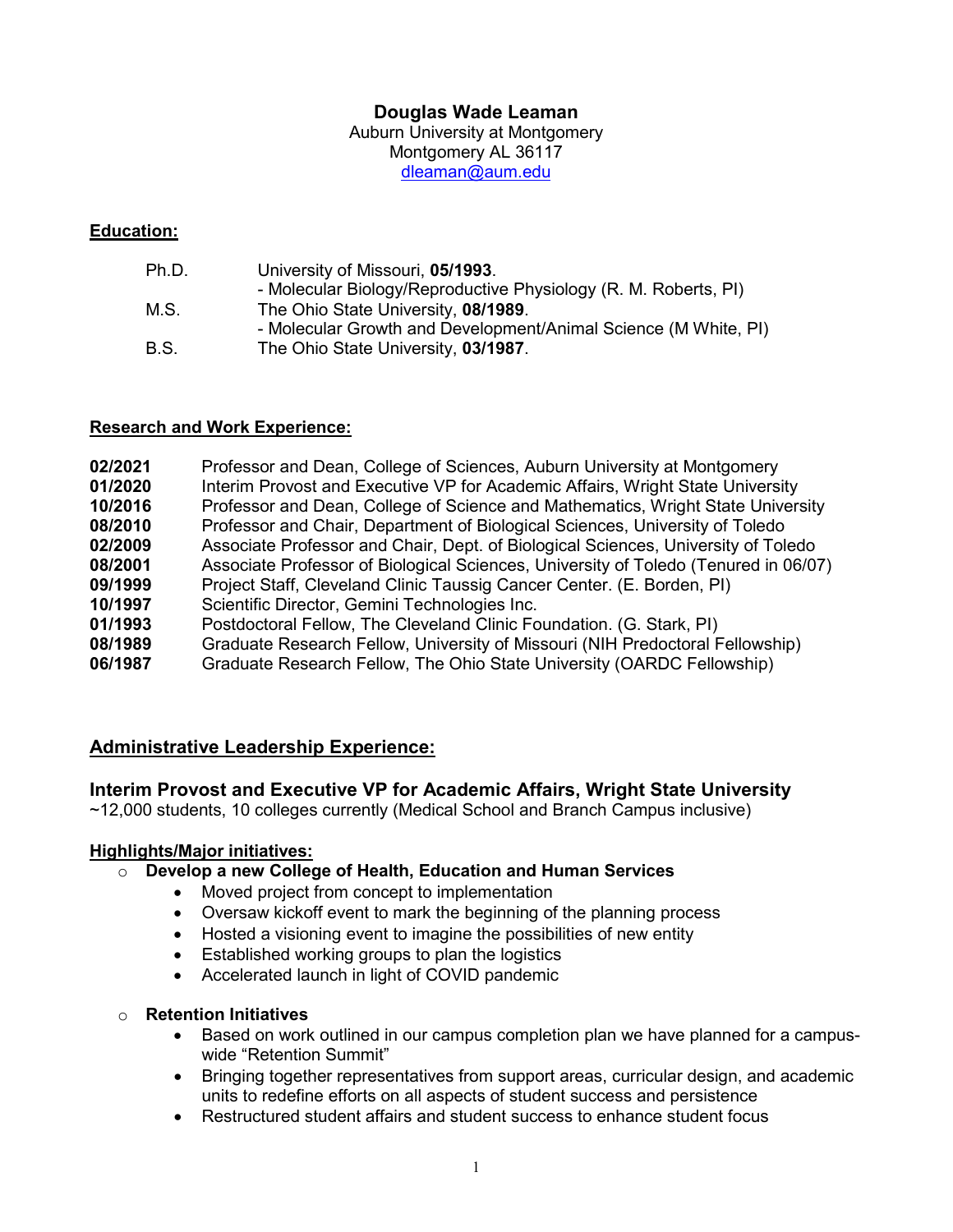## o **COVID-19 response – Examples of items under my oversight:**

- Movement of courses to remote delivery Spring, Summer
- Suspension of all but most essential research
- Alteration of grading to Pass/Unsatisfactory (UG and Grad separately)
- Extension of remote delivery into Summer terms
- Campus re-opening strategies, fall planning
- Budget prioritization in light of enrollment and state changes in support

#### o **Faculty Engagement**

- Probationary Period extension (tenure clock) due to COVID-19
- Summer Instruction Change to Remote Delivery due to COVID-19
- Grading Alteration (P/U student option) due to COVID-19
- Campus reorganization/restructuring discussions
- Oversight of all colleges including professional schools and branch campus

#### o **Administrative Searches**

- Dean, Boonshoft School of Medicine completed
- Dean, WSU Lake Campus planned
- VP for Faculty Affairs completed
- VP for Accreditation and Assessment completed
- Dean, New College In Progress

## **2016-2019: Dean, College of Science and Mathematics, Wright State University**

## **Highlights:**

- 165 faculty and staff, 1800 UG majors, 200 graduate majors, >8000 students taught annually;
- \$22.6M budget (FY19);
- 8 departments (Biochemistry and Molecular Biology; Biological Sciences; Chemistry; Earth and Environmental Sciences; Mathematics and Statistics; Neuroscience, Cell Biology and Physiology; Physics; Psychology);
- ~\$7M external funding across all departments
- Areas of Emphasis: Programmatic growth, Experiential learning/Innovative strategies/Entrepreneurship; Diversity in STEM; Recruitment/Retention

#### **Programmatic Initiatives (examples):**

- o New Programmatic and Course Offerings Undergraduate:
	- Biochemistry and Molecular Biology BS (Offered Jan 2107)
	- Neuroscience BS (offered Fall 2017)
	- Public Health Science BS/BA (Offered Fall 2017)
	- Actuarial Science Concentration (Offered Fall 2017)
	- Transition of Gen Ed science courses to online format (Spring/summer 2019)
- o New Programmatic and Course Offerings Graduate
	- Data Science MS (Offered Fall 2018)
	- Initiated complete overhaul of Integrated Applied Science and Mathematics (IASM) PhD program
		- o Pulled oversight into college office in order to revamp program for viability
- o Non-academic Student Initiatives
	- Experiential Learning Initiatives within 5 years, hope to guarantee every CoSM major an experiential opportunity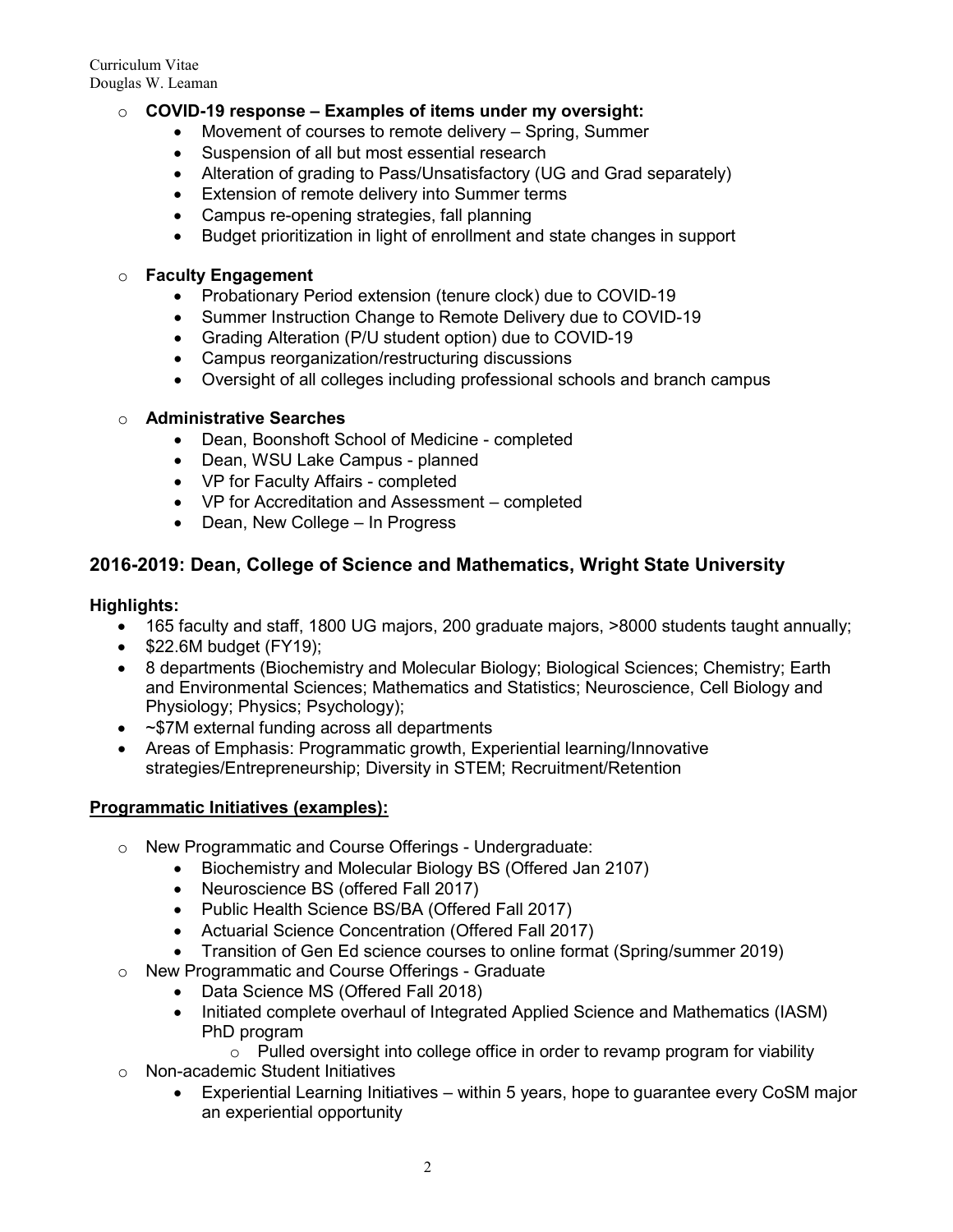- Applying Scientific Knowledge (ASK) Program provides a regimented training and entry into undergraduate research
- ASK supported by NSF S-STEM grant (Deibel, Traxler, Rogers PIs)
- Expanding assistance for internship possibilities
- Innovation/Entrepreneurship Opportunities (see later)
- Diversity in STEM LS AMP grant oversight, oSTEM (Out in STEM) support, Women in STEM initiatives (Considine Scholars, Seminar series);
- o Campus-wide events supported by CoSM
	- Ohio Science Olympiad (2017), National Science Olympiad (2017)
	- International Symposium for Aviation Psychology (2017)
	- DNA Repair Research Symposium (2017)
	- Women in STEM Research Conference (2016)
	- WSU Research Celebration (2017, 2018)
	- Ohio Miami Valley Society Neuroscience Day (2017)
	- HAPI Lab, ChemDemo and NeuroLab Hands-on campus experience for HS students

## **Faculty and Staff Initiatives:**

- $\circ$  Faculty New 5 year Hiring Prioritization Plan developed (Note Hiring freeze in place)
	- Coordinated with School of Medicine
- o Administrative Appointments as Dean–
	- Dept. Chair Physics (2017)
	- Dept. Chair in Chemistry, Biology, Psychology (2017, 2018 re-appointments)
	- Interim Earth and Environmental Sciences chair appointed (2018)
	- Director of UG Research, ASK Program Director (both 2017)
	- New Director for Clinical Laboratory Science (2017)
- $\circ$  Advising Restructuring Pulled all advisors centrally from units
	- Removed from department offices to centralized office piloted for campus
	- Direct report to central admin with dotted line reporting to college office (Assnt Dean)
	- Mapped out role for Workforce Development Person, Hire due spring 2019
- $\circ$  College Staffing Reduced college staff from 16 to 6
	- Hired new Business and Financial Officer
	- Hired a new Associate Dean and new Assistant Dean
	- Hired Pre-Professional Program Coordinator and Workforce Development Coordinator

# **Budget Oversight:**

- o Allocate College Budgets to 8 departments and 3 doctoral programs
	- Current budget ~\$22.6M; Experienced 5%-10% annual cuts each of last 3 years
	- Able to scale back expenditures with minimal impact on revenue or courses
	- College research expenditures add another \$7M to total
	- Re-vamped college graduate funding to centralize program allocations 2018
	- Met target budget each year and stayed within budget (peak budget \$27.3M)

## **Student Success Initiatives:**

- $\circ$  Math Co-requisite Remediation  $-$ 
	- "Math in the Modern World" (Liberal Arts Math), Statistics and College Algebra
	- Pilot programs showed success, scaled up in Fall 2018
	- Contemplating similar approaches in other gateway course (ie Biology)
- o Recruitment/marketing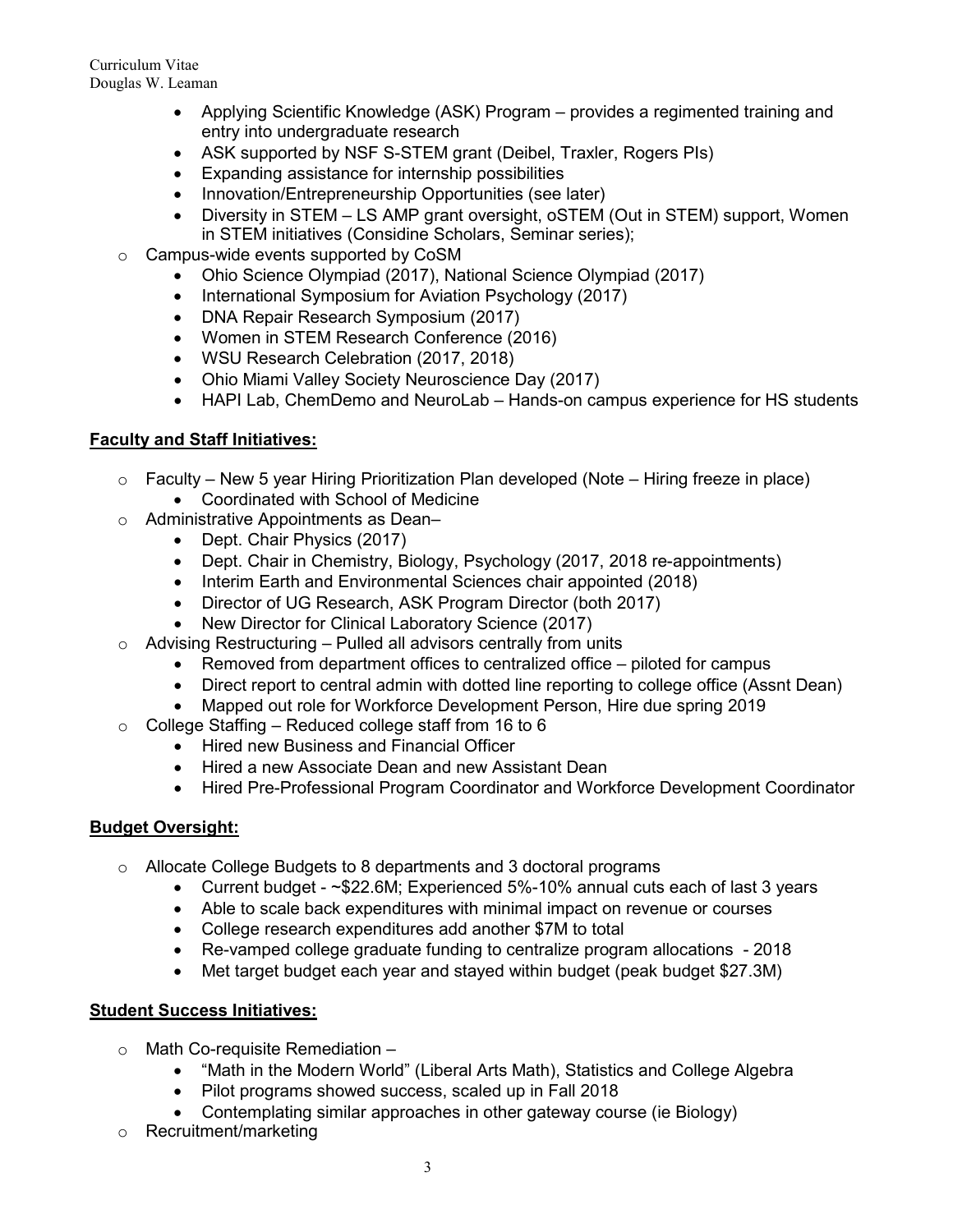- Establishing campus visit days where students mentor prospective recruits on campus
- Development of more informative, standardized and economical brochures/flyers that highlight our programs more effectively
- Updated and standardized websites, expanded social media outreach
- Updated articulation agreements with regional Community Colleges (Sinclair, Clark State) to attract more transfer students
- o Retention
	- New mentoring program for first year students (upper division student and faculty mentors) - 2018
	- Working to revamp BA programs to aid in first year success on underprepared students
	- Focus energy on first year block schedules and innovative science courses (SM1010)
	- Review success data from past 10 years to identify sticking points in Yr1/2 success
- o Student Innovation Initiatives. Developed "Innovation Weekend" events, 2018-present. Goals:
	- Enhance the entrepreneurial/innovative mindset of WSU students
	- Foster closer ties with the private sector, expose students to regional workforce needs
	- Enforce the role of Wright State University as an economic engine for the region
	- Help students understand how experiential learning can help identify new career goals

## **Committees, Searches, Advisory Boards, Other:**

- o University Strategic Planning Steering Committee Member (2018)
- $\circ$  Council of Deans member (2016-present)
- o Chairs and Directors Council (CoSM) (2016-present)
- o Dean's Circle Director (2016-present)<br>○ Scientific Advisory Board Wright State
- Scientific Advisory Board Wright State Research Institute (2018-present)
- $\circ$  Research Advisory Council Wright Brothers Institute (2018-present)
- o University Leadership Team (VPs, Deans, Chairs) (2016-present)<br>  $\circ$  President and Provost Searches Core constituent group 2017.
- President and Provost Searches Core constituent group 2017, 2018
- o AVP Finance/Controller search committee, 2018
- $\circ$  VP for Research and Innovation search committee chair 2018/19
- o Business Officer Search, CoSM chair 2017
- o Pre-professional coordinator search, CoSM chair 2018
- o Student Success Director search, CoSM chair 2019
- $\circ$  Assessment (program/core/etc.) ongoing in preparation for HLC review in 2020

## **Institutional Advancement Work:**

- o Identify and expand internship opportunities
	- Ball Aerospace Five internships in Math/STATs, Physics and Psychology;
	- Hereaus Chemistry internship (organic chemistry 2018);
	- Kettering Health Network Funding for 10 internships in Medical Lab Science (2018);
- o Funding for Innovation Weekend Events (hackathons)
	- Funds for these events raised from private donors
	- To date, have covered expenses for four events all private funds
	- Couple with recruiting external mentors/experts and judges to engage students
- o Connections with Alumni pursued on monthly basis
- o Connections with regional business partners Connections with Wright Patterson Air Force Base and Wright Brothers Institute
- o Establish college advisory committee external
- $\circ$  Work through foundation with donors on endowments Both immediate and estate plans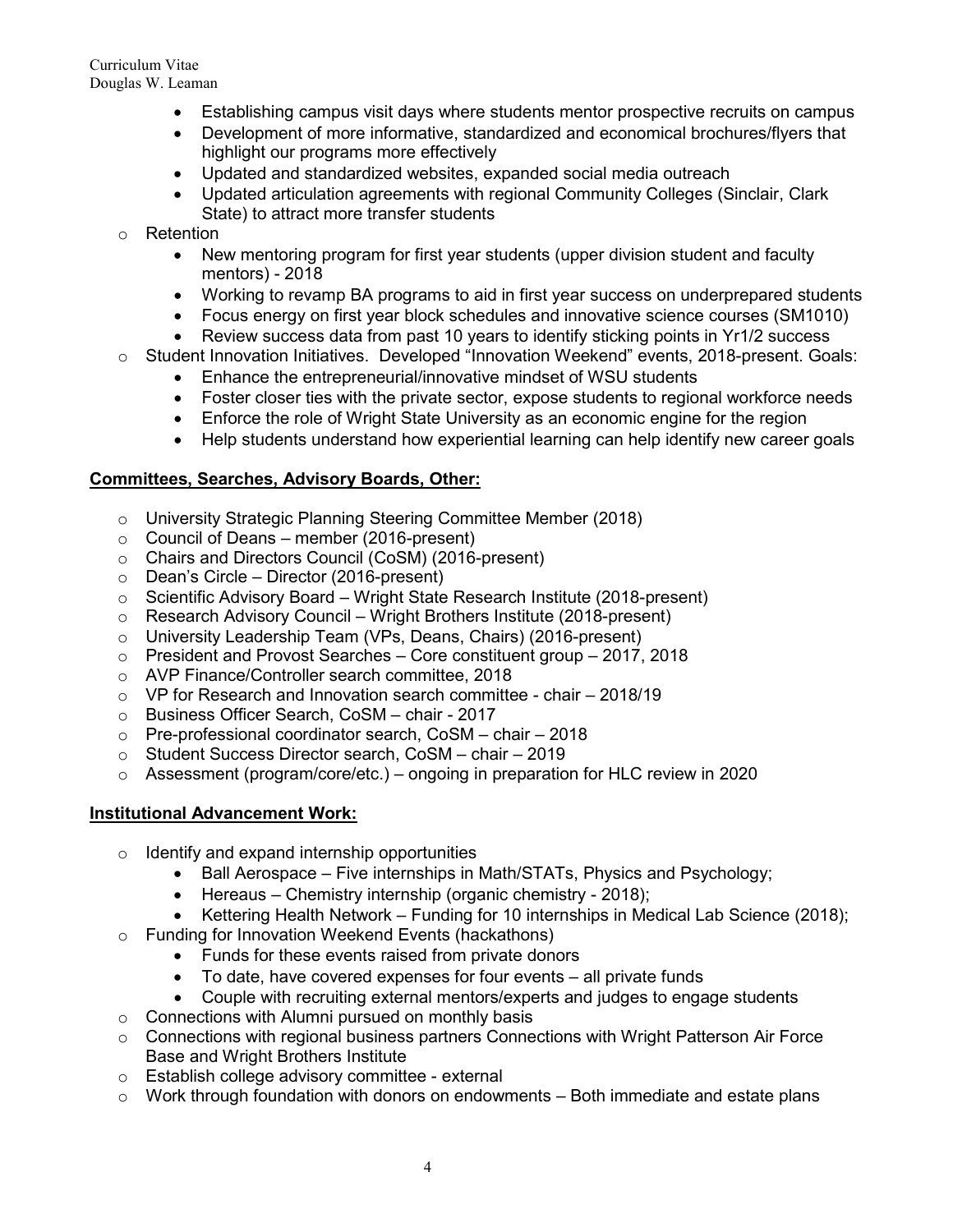# **2009-2016: Chair, Biological Sciences, University of Toledo.**

## **Department overview: 20 faculty, 52 graduate students (mostly Ph.D.), 650 UG majors**

## **Highlights (abbreviated):**

- Grew UG majors from 390 to 650 in 7 years;
- Hired 7 tenure track faculty: Note Over 15 years (starting before becoming chair), helped grow department from 5 active researchers to 20 researchers
- Developed several high-profile new programs that contributed to growth;
- Designed and renovated teaching labs; Assessed and re-vamped full curricula
- Implemented active learning strategies and first distance learning lab course;
- Fostered growth in funding and infrastructure investment

## **University Committee Service (examples throughout):**

- Arts and Sciences/Natural Sciences and Mathematics Chair Council (2009-2016); Faculty Council; Technology Fee Committee (2008-2011);
- Search Committee Founding Dean, College of Natural Sciences and Mathematics (2011); Dean, College of Language Literature and Social Sciences (2012); Vice President for Research (2013);
- Presidential Commission for Faculty Input on Institutional Transformation;
- Outstanding Research Award Selection Committee (2008, 2010, 2012);
- Key Contributor, UT Center of Excellence in Biomarker Research and Individualized Medicine;
- Criterion 1 member, HLC preparation team

# **Strategic Planning and Programmatic Changes:**<br>**Experience in preparing departmental vision**

- Experience in preparing departmental vision and mission statements for research and teaching;
- Assist in establishment and organization of the new College of Natural Sciences and Mathematics
- Development of new departmental degree programs and curricular offerings:

## **Faculty/Staff Oversight Experience:**

- Seven tenure track hires 2010-2016. Hired Visiting Assistant Professors and Adjuncts as needed
- **Involved in search and hiring of Medical Technology Director and Instructors**
- Oversaw five faculty retirements, handled 6 promotion and/or tenure cases (positive outcomes), two Dean's Merit recommendations and one Master Teacher nomination;
- Annual merit reviews for all tenured/tenure track and superannuate faculty, as well as classified/unclassified staff; conducted annual tenure progress reviews for faculty;
- **Seven New Departmental Staff Positions Negotiated/hired:**

## **Undergraduate Program Experience:**

- Oversaw period of exponential growth 390 majors (2009) to 653 majors (2015)
- Developed four new UG degree programs mentioned under programmatic section;
- Coordinated and participated in all of the Natural Sciences Open House Days for the department 2009-2016;
- Met with prospective students and parents on a weekly basis;<br>■ Strong proponent of Salford International Exchange Program;
- Strong proponent of Salford International Exchange Program;
- Sponsor the annual Biology Undergraduate Research Symposium (2009-2016);
- Obtained funding for UG paid internships (26/year) through OMIC grant (see "funded grants");
- Helped design first "Active Learning" teaching space in college. Sought funding approval through presentations to Academic Affairs committee of Board of Trustees;
- Helped design and oversee construction of all new teaching labs in the department first upgrade in 45 years.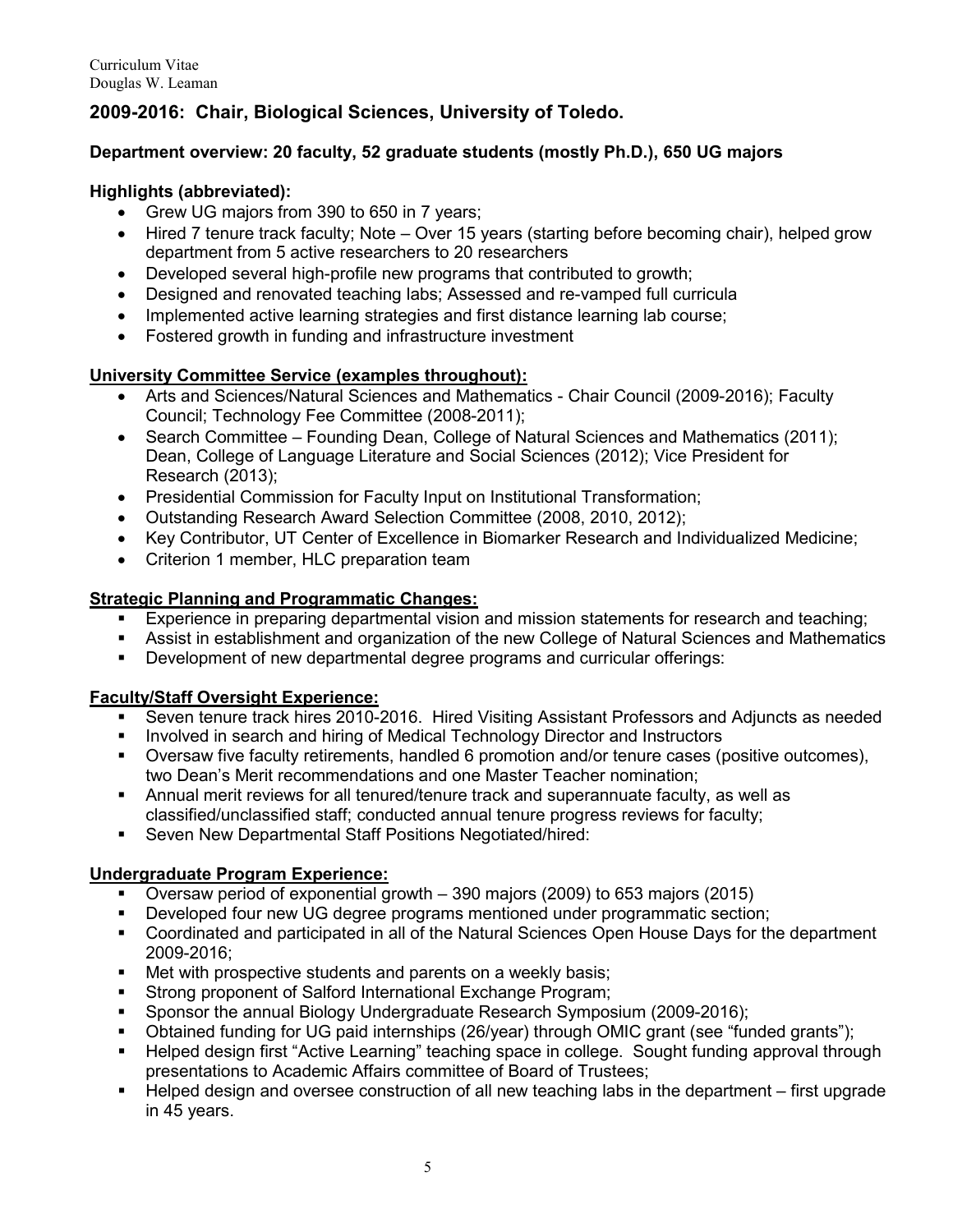## **Teaching and Pedagogical Development including Online Courses:**

- Incentivizing introduction of new pedagogical approaches in curriculum;
- Attended (and then communicated back to home institution) summer week-long course on "Active Learning in STEM", sponsored by HHMI;
- Submitted proposal on "*Expansion of active learning and summer enhancement courses in STEM areas"* to HHMI in October 2013;
- Introduced numerous new courses to curriculum focused on retention of STEM students;
- First examples of online laboratory courses in department/college (BIOL1220).

## **Professional Highlights:**

#### **Publications – (5251 citations, 37 h-index: Google Scholar)**

- 1. Leaman, D.W., F.A. Simmen, T.G. Ramsay and M.E. White. (1990). Insulin-Like Growth Factor-I and -II Messenger RNA Expression in Muscle, Heart and Liver of Streptozotocin-Diabetic Swine. *Endocrinology.* 126:2850-2857.
- 2. C. K. Wolverton, D. W. Leaman, M. E. White, T. G. Ramsay (1990) Relative IGF-1 and IGF-2 gene expression in maternal and fetal tissues from diabetic swine. *FASEB J*. 4(3).
- 3. White, M.E., T.G. Ramsay, J.M. Osborne, K.A. Kampman and D.W. Leaman. (1991). Effects of Weaning at Different Ages on Serum Insulin-Like Growth Factor-I (IGF-I), IGF Binding Proteins and Serum In Vitro Mitogenic Activity in Swine. *J. Anim. Sci*. 69:134-145.
- 4. Hansen, T.R., D.W. Leaman, J.C. Cross, N. Mathialagan, J.A. Bixby and R.M. Roberts. (1991). The Genes for the Trophoblast Interferons and the Related Interferon- $\alpha_{\parallel}$  Possess Distinct 5'-Promoter and 3'-Flanking Sequences. *J. Biol. Chem*. 266:3060-3067.
- 5. Roberts, R.M., S.W. Klemann, D.W. Leaman, J.A. Bixby, J.C. Cross, C.E. Farin, K. Imakawa and T.R. Hansen. (1991). The Polypeptides and Genes for Ovine and Bovine Trophoblast Protein-1. In: Lamming, Flint and Weir (eds.), Reproduction in Domestic Ruminants II. *J. Reprod. Fert*. *Suppl*. 43:3-12.
- 6. Leaman, D.W. and R.M. Roberts. (1992). Genes for the Trophoblast Interferons in Sheep, Goat and Musk ox, and Distribution of Related Genes among Mammals. *J. Interferon Res*. 12:1-11.
- 7. Roberts, R.M., J.C. Cross and D.W. Leaman. (1992). Unique Features of the Trophoblast Interferons. *Pharmacology and Therapeutics*. 51:329-345.
- 8. Roberts, R.M., D.W. Leaman and J.C. Cross. (1992). Role of Interferons in Maternal Recognition of Pregnancy. *Proc. Soc. Exp. Biol. Med*. 200:7-18.
- 9. Leaman, D.W., J.C. Cross and R.M. Roberts. (1992). The Genes for the Trophoblast Interferons and their Distribution Among Mammals. *Mol. Reprod.and Fert*. 4:349-353.
- 10. Roberts, R.M., J.C. Cross and D.W. Leaman. (1992). Interferons as Hormones of Pregnancy. *Endocrine Reviews*. 13:432-452.
- 11. Roberts, R.M., D.W. Leaman, J.J. Hernandez-Ledezma and N.C. Cosby. (1993). Trophoblast Interferons: Expression During Development and Gene Organization. In: Soares, M.J., S. Handwerger and F. Talamantes (eds.), Trophoblast Cells. Serono Symposia, USA.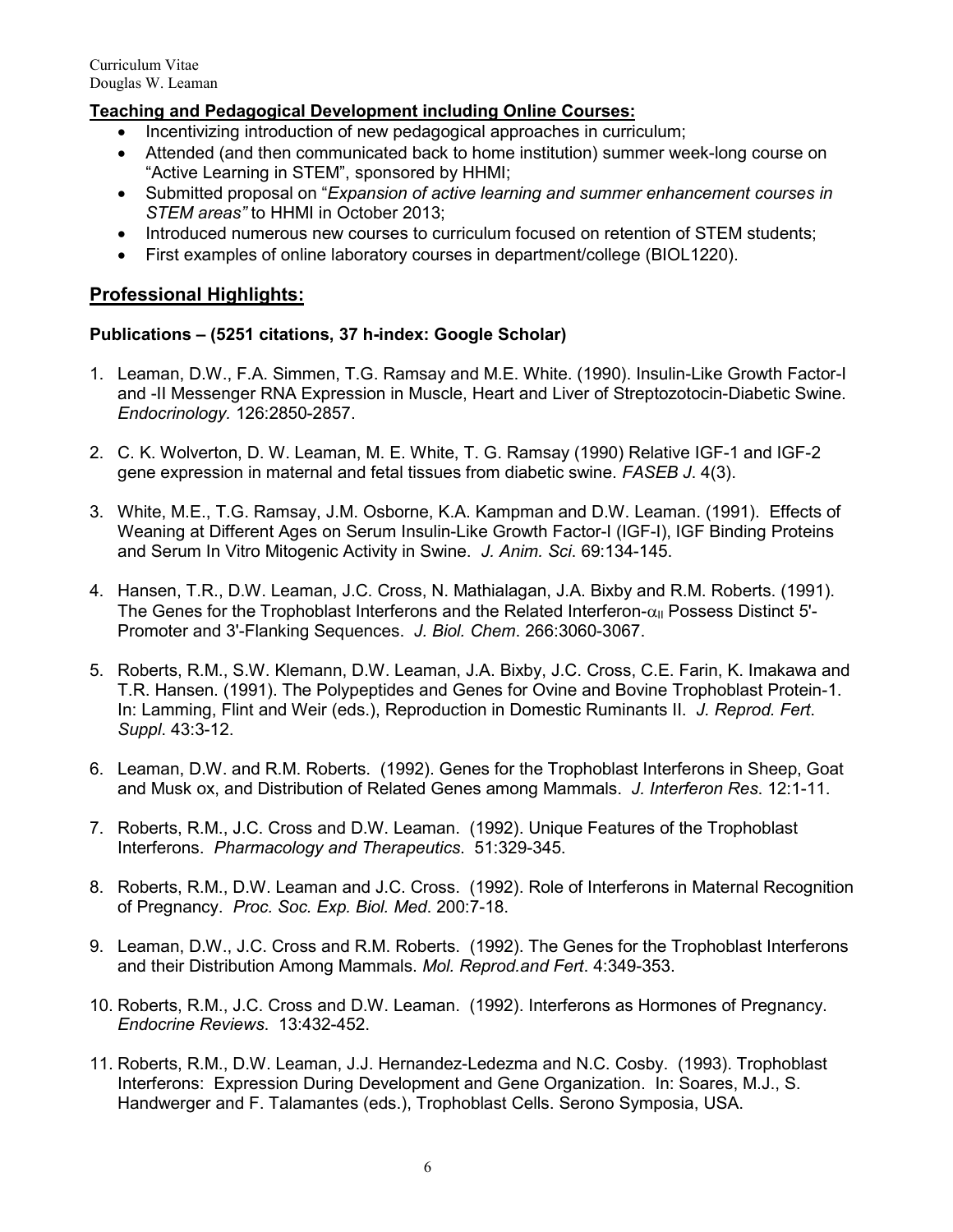- 12. White, M.E., D.W. Leaman, T.G. Ramsay, K.A. Kampman, C.W. Ernst and J.M. Osborne. (1993). Insulin-Like Growth-Factor Binding Protein (IGFBP) Serum Levels and Hepatic IGFBP-2 and -3 mRNA Expression in Diabetic and Insulin-Treated Swine (*Sus scrofa*). *Comp. Biochem. Physiol*. 106(2):341-347.
- 13. Leaman, D.W., J.C. Cross and R.M. Roberts. (1994). Multiple Regulatory Elements are required to Direct Trophoblast Interferon Gene Expression in Choriocarcinoma Cells and Trophectoderm. *Mol. Endocrinol*. 8:456-468.
- 14. Leaman, D.W., S. Pisharody, T.W. Flickinger, M. Commane, J.S. Schlessinger, I.M. Kerr, D. Levy and G.R. Stark. (1996). Roles of JAKs in Activation of STATs and *c-fos* Gene Expression by Epidermal Growth Factor. *Mol. Cell. Biol*. 16:369-375.
- 15. Han, Y., D.W. Leaman, D. Watling, N. Rogers, B. Groner, I.M. Kerr, W.I. Wood, and G.R. Stark. (1996). Participation of JAK and STAT proteins in Growth Hormone-induced Signaling. *J. Biol. Chem.* 271:5947-5952.
- 16. Liu, L., D.W. Leaman and R.M Roberts. (1996). A type I ovine interferon with limited similarity to IFN- $\alpha$ , IFN- $\omega$  and IFN-τ: Gene structure, biological properties and unusually narrow species specificity. *Biochim. Biophys. Acta.* 1294:55-62.
- 17. Rani, M.R.S., G.R. Foster, S. Leung, D.W. Leaman, G.R. Stark, and R.M Ransohoff. (1996). Characterization of β-R1, a Gene that is Selectively Induced by IFN-β compared with IFN-α. *J. Biol. Chem*. 271:22,878-22,884.
- 18. Lui, L., D.W. Leaman, and R.M Roberts. (1996). The Interferon-τ genes of the giraffe, a nonbovid species. *J. Interferon Res*., 16:949-951.
- 19. Leaman, D.W., S. Leung, X. Li, and G.R. Stark. (1996). Regulation of STAT-Dependent Pathways by Growth Factors and Cytokines. *FASEB J*. 10:1578-1588.
- 20. Alexenco, A.P., D.W. Leaman, J. Li and R.M. Roberts. (1997). The antiproliferative and antiviral activities of IFN-tau variants in human cells. *J. Interferon and Cytokine Res*. 17(12): 769-779.
- 21. Liu, L, D.W. Leaman, M. Villalta and R.M. Roberts. (1997). Silencing of the gene for the alphasubunit of human chorionic gonadotropin by the embryonic transcription factor Oct-3/4. *Mol Endocrinol*. 11:1651-8.
- 22. Leaman, D.W. (1998). Mechanisms of Interferon Action. *Prog. Mol. Subcell. Biol.* 120:101-142.
- 23. Leaman, D.W., A. Salvekar, R. Patel, G. Sen and G.R. Stark. (1998). Isolation of a mutant human cell line defective in interferon-stimulated gene silencing and in responsiveness to doublestranded RNA. *Proc. Natl. Acad. Sci*. 95:9442-9447.
- 24. Roberts, R.M., L. Lui, Q. Guo, D.W. Leaman and J. Bixby. (1998). The evolution of the Type I interferons. *J. Interferon and Cytokine Res*. 18:805-816.
- 25. Rani, M.R.S., D.W. Leaman, Y. Han, S. Leung, E. Croze, E.N. Fish, A. Wolfman and R.M. Ransohoff. (1999). Catalytically active TYK2 is essential for interferon-beta-mediated phosphorylation of STAT3 and interferon-alpha receptor-1 (IFNAR-1) but not for activation of phosphoinositol 3-kinase. *J. Biol. Chem*. 274:32507-32511.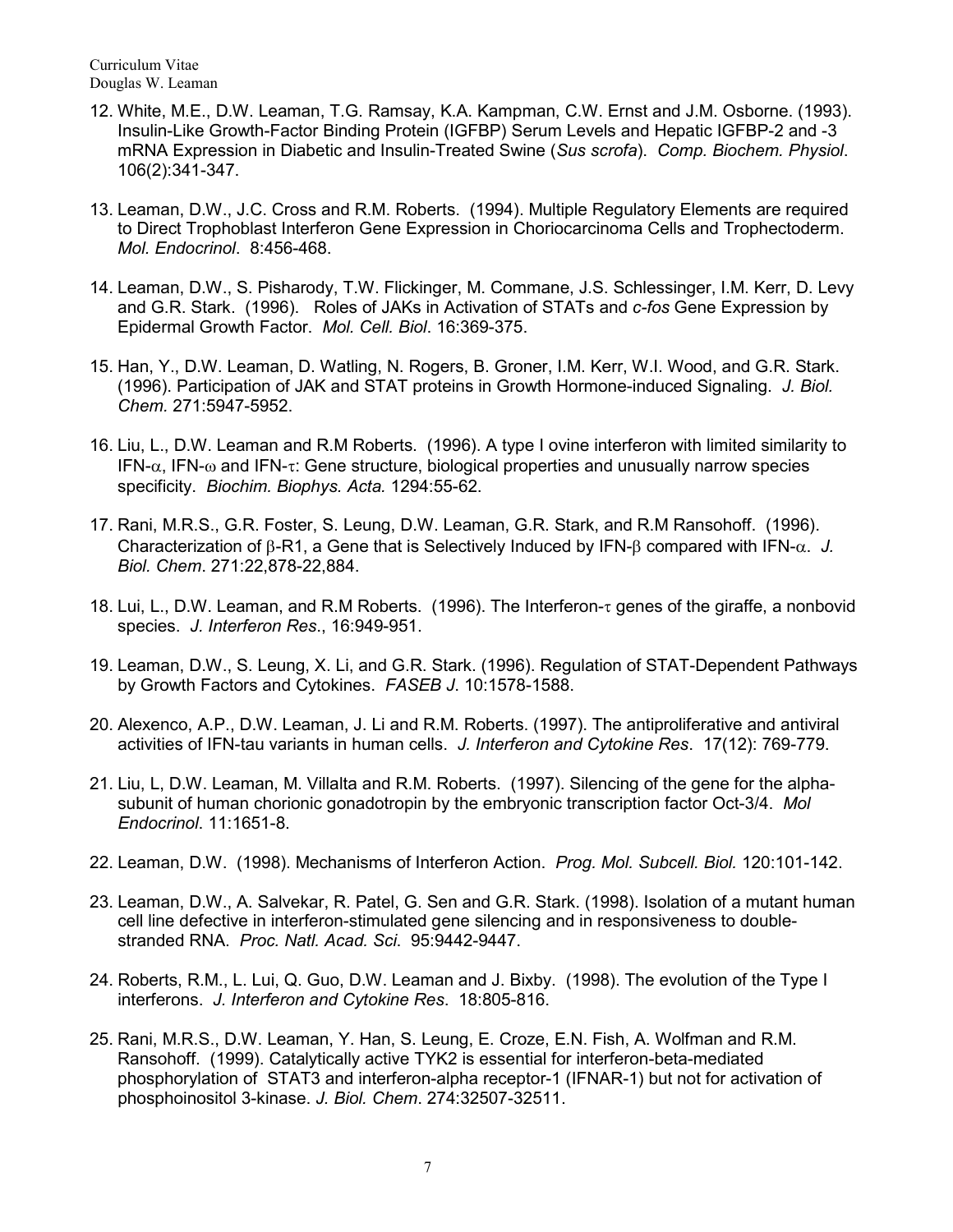- 26. Leaman, D.W. and H. Cramer. (1999). Controlling gene expression with 2-5A antisense. Methods: A companion to *Methods in Enzymology*. 18:252-265.
- 27. M. Chawla Sarkar, D. Leaman, E. Borden (1999) Increasing Effects of Interferons (IFNs)- $\alpha$  and IFN-β Through Signal Transduction. *J Immunother* 22(5).
- 28. Liu, L., D.W. Leaman and R.M. Roberts. (1999). Possible role of the transcription factor Oct-3/4 in control of human chorionic gonadotropin expression. In: Embryo implantation: molecular, cellular and clinical aspects. (D. Cason, ed.) Serono Symposium. pp. 261-270.
- 29. Kushner, D.M., J.M. Paranjape, B. Bandyopadhyay, H. Cramer, D.W. Leaman, A.W. Kennedy, R.H. Silverman and J.K. Cowell. (2000). 2-5A antisense directed against telomerase RNA produces apoptosis in ovarian cancer cells. *Gynecol. Oncol.* 76:183-192.
- 30. Choudhary, S., J. Gao, D.W. Leaman and B.P. De. (2001). Interferon action against human parainfluenza virus type 3: Role of a novel antiviral protein in the inhibition of transcription. *J. Virology*. 75:4823-4831.
- 31. Chawla-Sarkar, M., D. W. Leaman, A. Ozdemir and E.C. Borden. (2001). Preferential induction of apoptosis by interferon-β compared to interferon-α: Correlation with TRAIL/Apo2L induction in melanoma cell lines. *Clin. Cancer Res*. 7:1821-1831. (Note: Co-first Author).
- 32. Leaman, D.W., F. J. Longano, J. R. Okicki, K. F. Soike, P. F. Torrence, R. H. Silverman and H. Cramer. (2002) Targeted therapy of respiratory syncytial virus in African green monkeys by intranasally administered 2-5A antisense. *Virology* 292:70-77.
- 33. Chawla-Sarkar, M., D.W. Leaman, B. Jacobs, R.J. Tuthill, M. Chatterjee-Kishore, G.R. Stark and E.C. Borden. (2002). Resistance to interferons in melanoma cells does not correlate with the expression or activation of STAT1. *J. IFN Cytokine Res*. 22:603-613.
- 34. Chawla-Sarkar, M., D.W. Leaman, B. S. Jacobs and E.C. Borden. (2002) IFN-β pretreatment sensitizes human melanoma cells to tumor necrosis factor-related apoptosis-inducing ligand (TRAIL/Apo2L) induced apoptosis. *J. Immunol*. 169:847-855.
- 35. Leaman, D.W., M. Chawla-Sarkar, K. Vyas, M. Reheman, S. Toji, K Tamai and E.C. Borden. (2002). Identification of X-linked Inhibitor of Apoptosis-Associated Factor-1 (XAF1) as an Interferon-stimulated gene that augments TRAIL/Apo2L-induced apoptosis. *J. Biol. Chem*. 277:28504-28511.
- 36. Vyas, K, D.L. Brassard, M. M. DeLorenzo, Y. Sun, M.J. Grace, E.C. Borden and D.W. Leaman. (2003) Biologic activity of polyethylene glycol12000-IFN- $\alpha$ 2b (PEG-IFN- $\alpha$ 2b) compared to IFNα2b: Gene modulatory and anti-growth effects in tumor cells. *J. Immunother*. 26:202-211.
- 37. Leaman, D.W., M. Chawla-Sarkar, B. Jacobs, K. Vyas, Y. Sun, A. Ozdemir, T. Yi, B. Williams and E.C. Borden. (2003) Novel Growth and Death Related Interferon Stimulated Genes (ISGs) in Melanoma: Greater Potency of IFN-beta compared with IFN-alpha. *J. IFN and Cytokine Res*. 23:745-756
- 38. Brassard, D. L, M. M. DeLorenzo, S. Cox, D. W. Leaman, W. Ding, S. Gavor, J. Y. Sun, Spond, F. Goodsaid, R. Bordens, and M. J. Grace. (2004) Characterization of the antiviral and immunological effects of pegylated IFN-α2b (PEG Intron). *J. IFN Cytokine Res*. 24:455-469.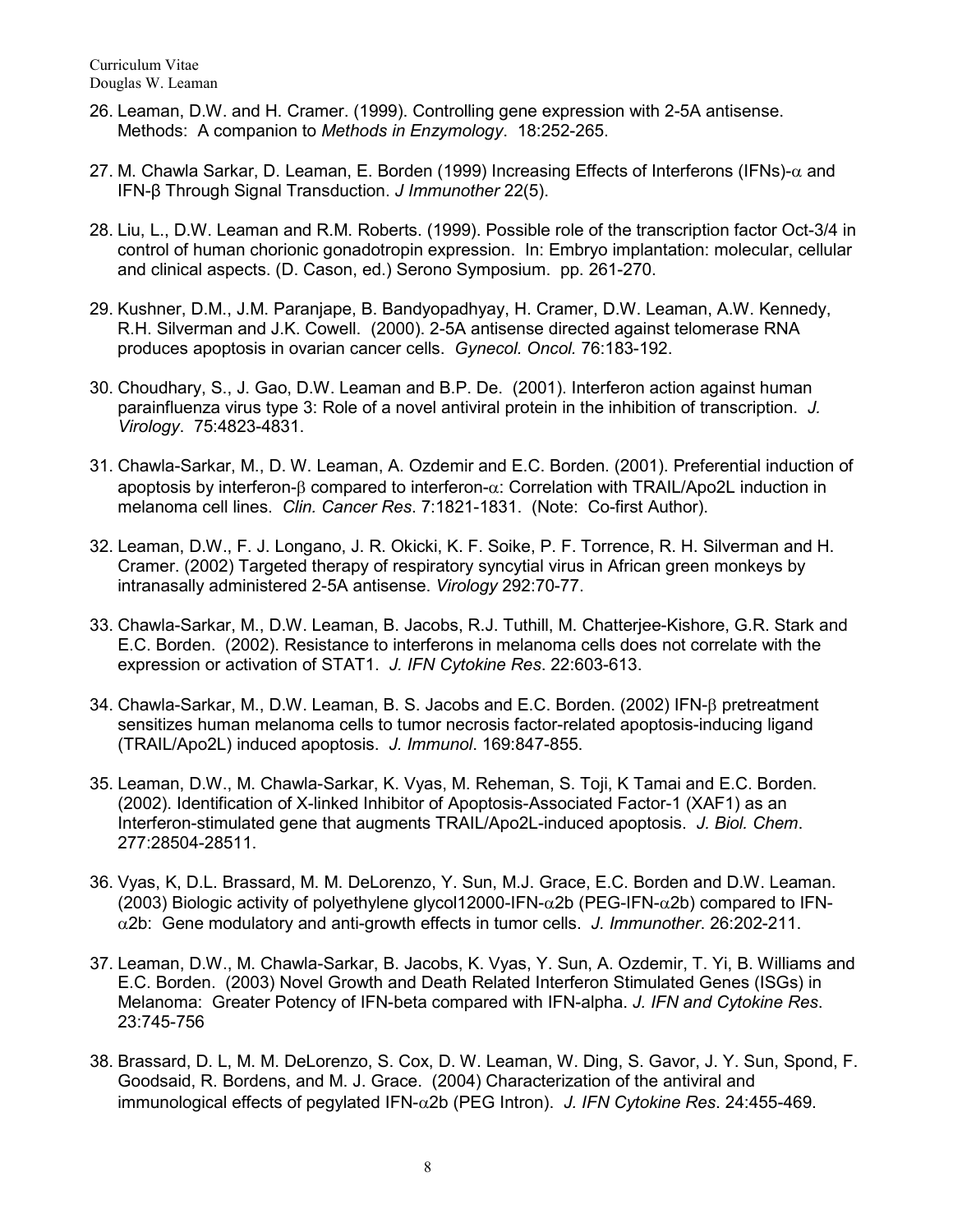- 39. Madasamy, P., R. V. Sairam, R. Myers, H. Weirich, B. Smith, D.W. Leaman, S.L. Goldman. (2004) Micro-array Analysis of Nitric Oxide Responsive Transcripts in Arabidopsis. *Plant Biotechnology J*. 2:259-266.
- 40. Sun, Y. & D.W. Leaman. (2004) Ectopic expression of Toll-like receptor 3 (TLR3) overcomes the double-stranded RNA (dsRNA) signaling defects of P2.1 cells. *J. IFN Cytokine Res*. 24:350-361.
- 41. E. C. Borden, F. J. Rue, M. W. Fox, N. Beaulieu, D. W. Leaman, A. R. MacLeod. (2004) Gene expression enhancement by inhibitors of methylation: potential role in augmentation of apoptosis induced by interferons (IFNs) in melanoma and renal cell carcinoma (RCC). EJC SUPPL 2(8):188-189
- 42. Sun, Y. and D.W. Leaman. (2005) Involvement of Noxa in cellular apoptotic responses to interferon, double-stranded RNA and virus infection. *J. Biol. Chem*. 280:15561-15568.
- 43. Leaman, D.W., S. Rosebeck and E.C. Borden. (2005) Biological and Clinical Properties of Type I Interferons. In "Immunotherapy of Cancer", Humana Press. pp 365-396.
- 44. Leaman, D.W. (2005). 2-5A Antisense Treatment of Respiratory Syncytial Virus. *Curr. Op. Pharmacol*., 5:502-507.
- 45. Leaman, D.W., R. Booth Jr, J. Thomas, D. [Gehling,](http://www.researchgate.net/researcher/2045783334_Daniel_Gehling) V. Goel, S.L. Vishnubhotla, N. Ebraheim (2005) A clinical, histological, biomechanical and biological study hypertrophy of lumbar ligamentum flavum *Spine J*, 5(4).
- 46. Sairyo, K., A. Biyani, V. Goel, D.W. Leaman, R. Booth Jr., J. Thomas, D. Gehling, S. Vishnubhotla, R. Long and N. Ebraheim. (2005). Pathomechanism of ligamentum flavum hypertrophy: A multidisciplinary investigation based on clinical, biochemical, histological and biological assessments. *SPINE*, 30:2649-2656.
- 47. J.M. Paranjape, D. Xu, D.M. Kushner, J. Okicki, D. Lindner, H. Cramer, R.H. Silverman, and D.W. Leaman. (2006) Assessing human telomerase RNA degradation by 2-5A- antisense chimeras in a cell-free system, tumor cells and murine xenografts. *Oligonucleotides*, 16:225-240.
- 48. Reu, F., S. Bae, L. Cherkassky, D.W. Leaman, N. Beauliieu, R. Macleod, and E. Borden. (2006). Overcoming resistance to interferon-induced apoptosis of renal cancer and melanoma cells by DNA demethylation. *J. Clin. Oncol*. Aug 10;24(23):3771-9.
- 49. Reu, F., D.W. Leaman, R. Maitra, S.I. Bae, L. Cherkassky, M. W. Fox, D. R. Repinski, N. Beaulieu, M. Chawla-Sarkar, A. R. MacLeod, E. C. Borden. (2006) Expression of RASSF1A, an epigenetically silenced tumor suppressor, overcomes resistance to apoptosis induction by interferons. *Cancer Res.* 66:2785-2793.
- 50. Mohammad, M.K., B. Slotterbeck, M. Morran, D.W. Leaman, H. von Grafenstein, S-C. Hong, M.F. McInerney. (2006) Dysregulated Toll Like Receptors in Bone Marrow Derived Macrophages at the Onset of Diabetes in the Nonobese Diabetic Mouse. *Int. Immunol*. 18:1101-1113.
- 51. Taylor K.L., R.K. Oates, R. Grane, D.W. Leaman, E.C. Borden, and D.J. Lindner. (2006) IFNalpha1,8 Inhibits Tumor-Induced Angiogenesis in Murine Angiosarcomas. *J Interferon Cytokine Res*. 26:353-361.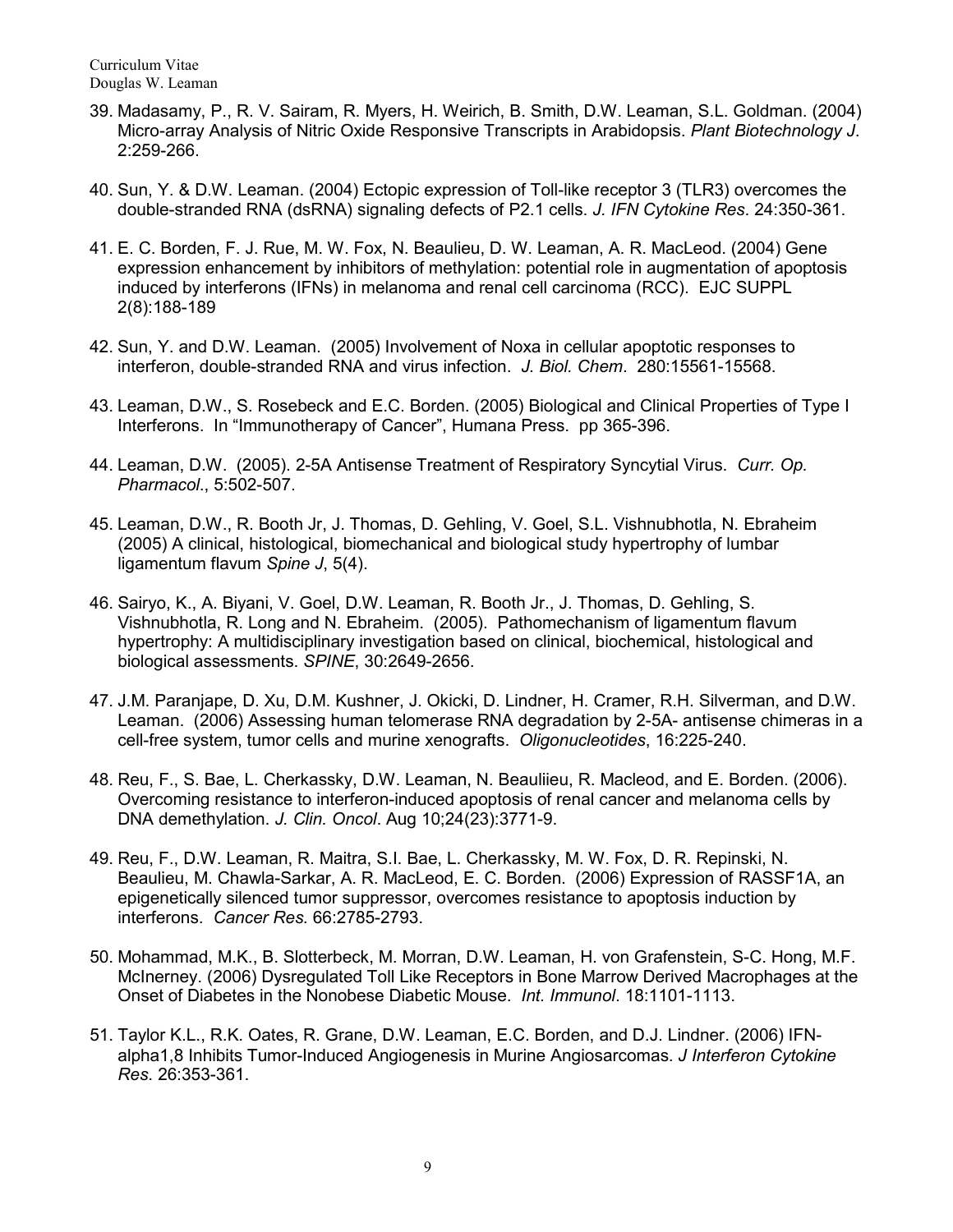- 52. Sairyo, K., A. Biyani, V. K. Goel, D.W. Leaman, R. Booth Jr., J. Thomas, N. A. Ebraheim, I.A. Cowgill and S.E. Mohan. (2007) Lumbar ligamentum flavum hypertrophy is due to accumulation of inflammation related scar tissue. *SPINE* 32:2805-2811.
- 53. Rosebeck, S.R. and D.W. Leaman. (2008). Mitochondrial localization of the Interferon-inducible protein ISG12a*. Apoptosis*. 13:562-572.
- 54. Leaman, D.W. (2008) Recent advances in Nucleic Acid Therapeutics. *Expert Opinion Drug Discovery*. 3:997-1009.
- 55. Taylor K.L., Leaman D.W., Grane R, Borden EC, Lindner DJ. (2008) Identification of Interferonbeta-Stimulated Genes That Inhibit Angiogenesis In Vitro. *J Interferon Cytokine Res*. 28:733-740
- 56. K. Vyas, S. Chaudhuri, D.W. Leaman, A.A. Komar, A. Musiyenko, S. Barik and B. Mazumder. (2009) Genome-wide polysome profiling reveals an inflammation-responsive post-transcriptional operon in IFN-γ-activated monocytes. *Mol. Cell. Biol*. 29(2):458-70.
- 57. Goubau, D., R. Romieu-Mourez, M. Solis, E. Hernandez, T. Mesplède, R. Lin, D. Leaman, J. Hiscott. (2009) Transcriptional re-programming of primary macrophages reveals distinct apoptotic and anti-tumoral functions of IRF-3 and IRF-7. Eur. J. Immunol. Feb;39(2):527-40.
- 58. Cheriyath, V., D.W. Leaman & E.C. Borden. (2011) Emerging Roles of FAM14 Family Members (G1P3/ISG 6-16, ISG12/IFI27) in Innate Immunity and Cancer. *J IFN Cytokine Res*. 31:173-181.
- 59. Rosebeck, S.R., Sudini, K., T. Chen, and D.W. Leaman. (2011) Involvement of Noxa in mediating cellular ER stress responses to lytic virus infection. *Virology*. 417:293-303.
- 60. Pierce, L.R., J.C. Willey, E.L. Crawford, V.V. Palsule, D.W. Leaman, M. Faisal, R.K. Kim, B.S. Shepherd, L.M. Stanoszek, C.A. Stepien. (2013) A new StaRT-PCR approach to detect and quantify fish Viral Hemorrhagic Septicemia virus (VHSv): Enhanced quality control with internal standards *J Virol Meth*. 189:129-142.
- 61. Stepien, C.A., Pierce, L.R., Leaman, D.W., Niner, M.D. and Shepherd, B.S. (2015) Gene Diversification of an Emerging Pathogen: A Decade of Mutation in a novel Fish Viral Hemorrhagic Septicemia (VHS) substrain since its first appearance in the Laurentian Great Lakes. *PLoS One.*
- 62. Lin, B., H. Zhou, D.W. Leaman, V.K. Goel, A.K. Agarwal, S.B. Bhaduri. (2015) Sustained Release of Small Molecules from Carbon Nanotube-reinforced Monetite Calcium Phosphate Cement. *Materials Science and Engineering C.* 43:92-96.
- 63. Clark, M.P., Leaman, D.W., Hazelhurst, L.A., Hwang, E.S. and A.Q. Quinn (2016) An azaanthrapyrozole negatively regulates Th1 activity and suppresses experimental autoimmune encephalomyelitis. *International Immunopharmacology.* 31:74-87.
- 64. Lin, B. and D.W. Leaman. (2017) Role of X-linked Inhibitor of Apoptosis Protein (XIAP) Associated Factor-1 (XAF-1) in regulating Tumor Necrosis Factor Receptor-1 (TNFR1) complex stability. *FEBS Lett.* 590:4381-4392.
- 65. Ke, Q., W. Weaver, A. Pore, B. Gorgoglioine, J. Wildschutte, P. Xiao, B.S. Shepherd, A. Spear, K. Malathi, C.A. Stepien, V.N. Vakharia, and D.W. Leaman. (2017) Role of Viral Hemorrhagic Septicemia Virus matrix (M) protein in suppressing host transcription. *J.Virology.* 91(19):e00279-17.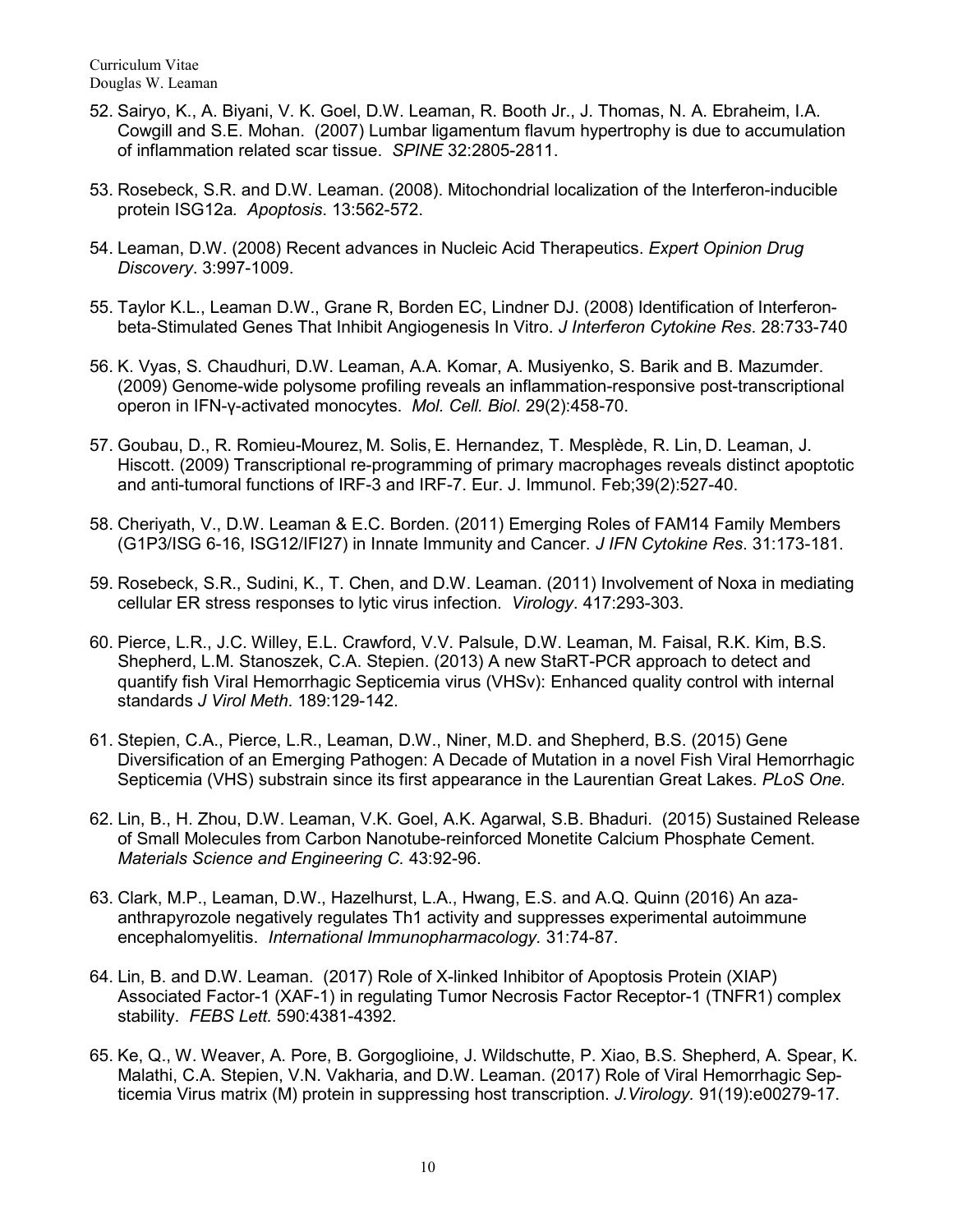- 66. Lin, B, Q. Ke, H. Li, D. Velliquette, N. Pfeiffer and D.W. Leaman. (2017) Role of the RING finger protein RNF114 in innate immune responses leading to IFN production. *Cytokine.* 99:186-193.
- 67. Lin, B., Q. Ke, D.W. Leaman, V. Goel, and A. Agarwal. (2017) Regulation of RANKL-induced Osteoclastogenesis by RING finger protein RNF114. *J. Orthopaedic Research.*  doi:10.1002/jor.23654
- 68. Pizza, F.X., R.A. Martin, E.M. Springer, M.S. Leffler, B.R. Woelmer, and D.W. Leaman. (2017) Intercellular adhesion molecule-1 augments myoblast adhesion and fusion through homophilic transinteractions and GTPase Rac activity. *Scientific Reports.* 7:5094
- 69. Shepherd, B.S., A.R. Spear, D.W. Leaman, C.A. Stepien, O.J. Sepulveda-Villet, A.M. Philip and M.M. Vijayan. (2018) Effects of Cortisol and Lipopolysaccharide on Antimicrobial Peptide mRNA Levels in Rainbow Trout Liver. *Fish and Shellfish Immunology*. 74:410-418.
- 70. Eugene, Y., E.Y. Kim, K. Sudini, D. Leaman. S. Khuder, and S. Ahmed. (2018) Ursolic acid facilitates apoptosis in rheumatoid arthritis synovial fibroblasts by inducing SP-1 mediated Noxa expression and proteasomal degradation of Mcl-1. FASEB J. 11:6174-6185.
- 71. Stepien, C.A, D.W. Leaman and M.D. Niner. (2020) Rhabdoviruses (Viral Haemorrhagic Septicaemia Virus), in: Climate Change and Infectious Fish Diseases. P.T.K. Woo, J-A Leong and K. Buchmann, eds. (in press)
- 72. Gorgoglione, B., J.L. Ringiesn, L. Pham, B.S. Shepherd and D.W. Leaman. (2020). Comparative effects of *Novirhabdovirus* genes on modulating constitutive transcription and innate antiviral responses, in different teleost host cell systems. *Virol. J.*, 17, Article number 110.
- 73. Kesterson, S.P., Ringiesn, J., Vakharia, V.N., Shepherd, B.S., Leaman, D.W. and Malathi, K. (2020) Effect of the Viral Hemorrhagic Septicemia Virus Nonvirion Protein on Translation via PERK-eIF2α Pathway. *Viruses*, *12*, 499.
- 74. Niner, M.D., C.A. Stepien, B. Gorgoglione and D.W. Leaman. (2020). Genomic and immunogenic changes over the history of the Viral Hemorrhagic Septicemia (VHS-IVb) fish virus (=*Piscine novirhabdovirus*) in the Laurentian Great Lakes. PLoS One. Resubmitted (final revisions).

## **External Funding:**

#### • **Active Grant Funding (External Funding only):**

-USDA/ARS CRADA Leaman (PI) 7/1/2016-6/30/2021 Title "Reducing Impacts of Disease on Aquaculture Production in the Great Lakes Region". The goal of my work on this project is to dissect roles of viral proteins in pathogenicity of VHSV and IHNV fish rhabdoviruses. We are focused on viral proteins that inhibit cellular functions or activate innate responses.

-NIH 5R01AI127816 Leaman (PI) 9/1/2017-8/31/2022 Title: "Prevention of Adenovirus Pathogenesis through Downregulation of the Apical Adenovirus Receptor". The major goal is to understand the mechanisms that regulate the expression and localization of CAREx8 to mediate viral entry at the apical surface of a polarized epithelium to regulate viral spread

USDA/ARS, Brian Shepherd, PI (Leaman PI, WSU portion). "Reducing Impacts of Disease on Salmonid Aquaculture Production"; 2021-2025 project plan approved for funding. Will begin July 2021.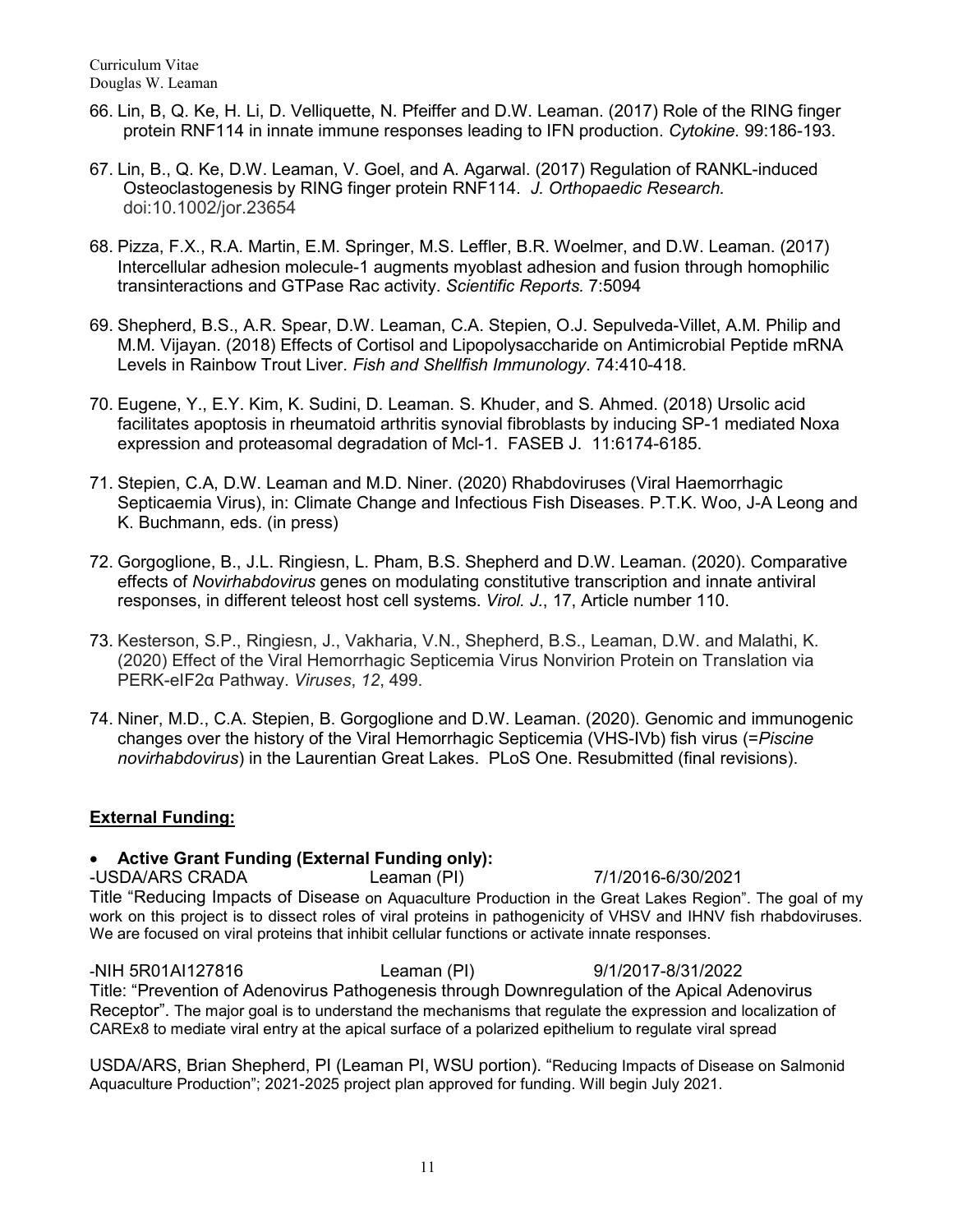## **Completed Funding** (\$5.8 M total)

- NSF IOS-1354806/ 1354684 (Leaman PI) "*The Emerging VHS Fish Virus - Gene Diversity Related to Cellular Immune Response Regulation*" 2014-2019 (\$720,000)

- "Ohio Means Internships and Co-ops" grant (Leaman co-PI) 2014-2016 (\$110,000)

- USDA ARS CRADA (Leaman co-PI) "*Yellow Perch Aquaculture and VHS Fish Virus*" 2010-2016 (\$960,000)

- NIAID 5 R01AI068133-09, Leaman (PI) "Impact of the IFN regulated proteins XAF1....." 8/1/06- 7/31/13 (\$1.08M)

- NIH R21 1R21 AI063014-01 (Leaman PI) "Role of ISG12 in cellular innate immune responses", 6/1/09-5/31/12 (\$360,000)

-Major Research Instrumentation (MRI) award from the NSF (co-PI: Ashburner, PI) – 8/15/08 (\$207,000)

- AHA Ohio Valley Grant, # 0655387B (Leaman PI) "Role of ISG12 in cellular innate immune responses." 7/1/06-6/30/08 (\$132,000)

- University "D'Arce Medical Research Grant" (Leaman PI), 5/06-6/07 (\$15,000)

- NCI 1-R01-CA90837, Leaman (PI) 4/1/01-6/30/06 "Regulators of Interferon-induced apoptosis" (\$900,000)
- NCI STTR 1-R41-CA92979, Leaman (PI) 9/1/03-7/31/04 "2-5A Antisense Targeting of Telomerase RNA" (\$50,000)
- -2 funded URAF (internal) proposals 2005 Co-investigator (Akkus PI, Bachmann PI) (\$200,000) -Schering-Plough Lab Research Award, Leaman (PI) 3/01/02– 12/31/02 (\$25,000)

-Schering-Plough Lab Research Award, Leaman (PI) 6/01/00– 5/31/01 (\$25,000)

-NIH SBIR Grant – Phase I: 1999-2000 (original PI); Phase II (consultant): 2000-2002. (\$850,000)

## **Service on NIH Grant Study Sections:**

- NIH/NIAID, ZAI1-BDP-I-J3 and ZAI1-BDP-I-J4 study panels, January 2009
- NIH/NCI RAID Review panel, November 2005
- NIAID ZAI VSG-1 (S2) Special Emphasis Panel, June 30, 2004
- NCRR/NIH Comparative Medicine Rev. Cmttee, Study Section, Ad Hoc, Feb. 2003, Jun. 2002

#### **Other Ad Hoc Grant Peer Reviews:**

- National Science Foundation (2006, 2007)
- Philip Morris Research Grants Program (2003-2005)
- Research Grants Council of Hong Kong (March 2005)
- Medical University of Ohio Stranahan pilot grants (2005)
- U.S. Civilian Research and Development Foundation (2007), (2010)

**Editorial Board:** Translation: The University of Toledo Journal of Medical Sciences (2014-2016)

#### **Manuscript Peer Reviewer (examples):**

J. Biological Chemistry **BMC Genomics** BMC Cancer BMC Immunology Proc. Natl. Acad. Sci. J. Neuroscience J. Interferon and Cytokine Research Cytokine International. J. Nanontechnology **IUBMB** Life Oncogene **Oncodarget** British Journal of Cancer *PLOS One* FEBS Letters **SCIENTIFIC REPORTS** Scientific Reports Experimental Cell Research Vaccine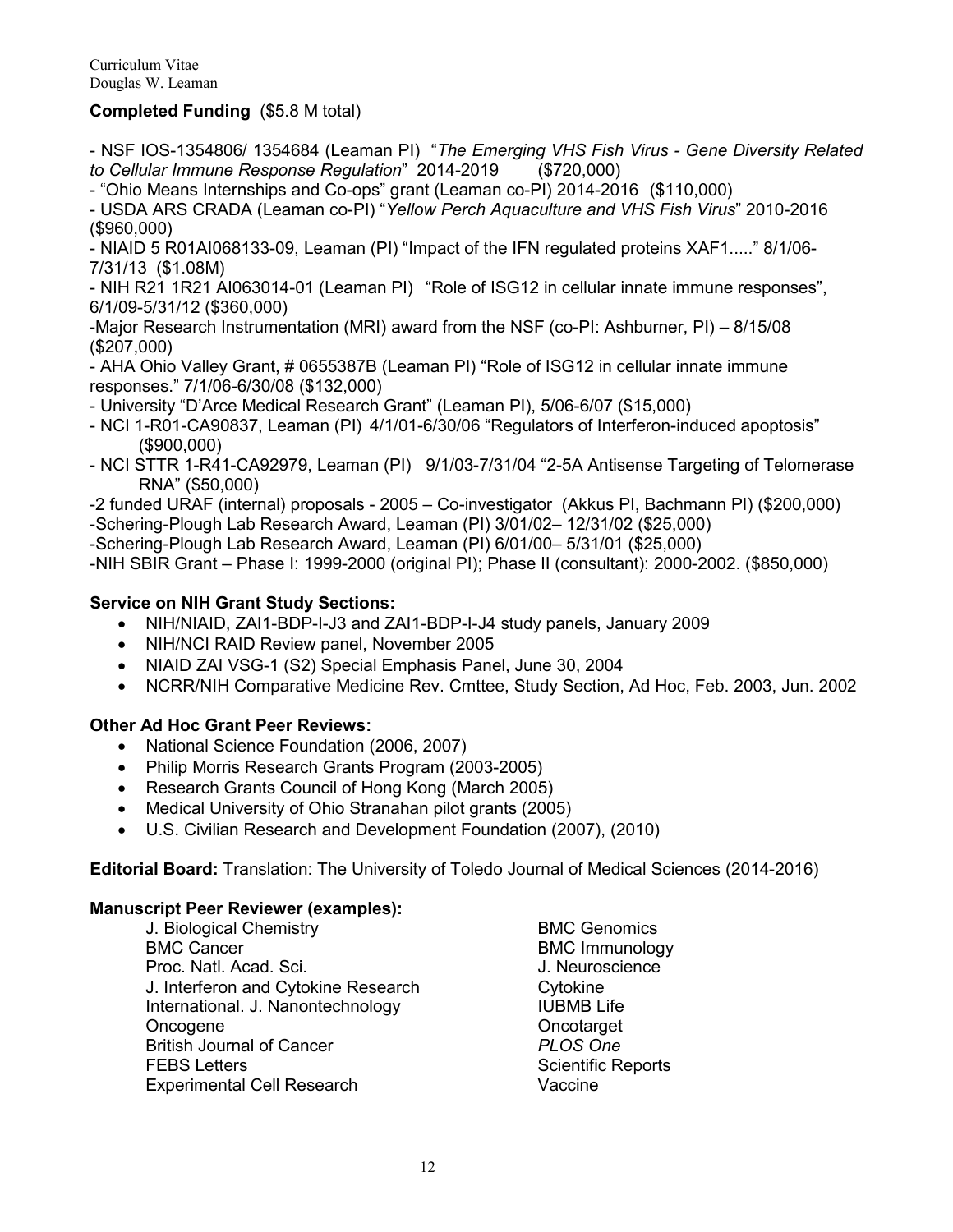## **Invited Talks – examples (last 12 years only):**

- Role of Science and Mathematics in Dayton Workforce Development, Dayton Engineers Club Dayton, 2018
- Proteins regulating innate immune responses to RNA viruses in humans, mice and fish, Pharmacology/Toxicology, Wright State University, 2017
- Understanding Fish Innate Immunity to Emerging Viral Threats, Biological Sciences, Wright State University, 2017
- Proteins regulating innate immune responses to RNA viruses in humans, mice and fish. IMET (U. Md), 2015
- Proteins regulating innate immune responses to RNA viruses in humans, mice and fish. BGSU Biology Department, 2012
- Proteins regulating innate immune responses to RNA viruses in humans, mice and fish, Med. Micro and Immunology Dept, UT HSC, 2011.
- A novel RING finger protein implicated in host response to viral infections, Cleveland State University Dept. Chemistry, 2009.
- Characterization of IFN-regulated mitochondrial proteins involved in limiting virus spread, Cleveland State University Dept. Biology, 2008.
- Novel virus- and interferon-regulated genes implicated in host response to viral infections, Case Western Reserve University, 2008

## **Panel Discussion Groups:**

- Pub Science "Viral Epidemics, from Influenza to Zika", 2016, Sponsored by Sigma Xi,
- Dayton Defense Club "Innovation, Entrepreneurship and Workforce Development", 2018 Wright Brothers Institute 444 Building.
- Path to Health Professions "Careers in Epidemiology and Infectious Disease Research", 2018, Wright State University.

## **Consulting Activities:**

Consultant for Gemini Technologies/Ridgeway Biosciences – 2002-2004

#### **Meeting Organization Committees:**

- Program Committee, 2008 OCCBIO meeting, University of Toledo (6/2008)
- Program Committee, 2009 OCCBIO meeting, Case Western Reserve University (6/2009)

#### **Published abstracts, preliminary communications, panel discussions - Over 90 total – Examples only of recent IFN-related abstracts provided.**

- Shelby Kesterson, Qi Ke, Adam Pore, Vikram Vakharia, Douglas Leaman, Malathi Krishnamurthy. Impact of the VHSV Nonvirion (NV) Protein on Host Antiviral Responses. American Society of Virology Meeting, 2018 (U. Maryland).
- Bartolomeo Gorgoglione, Megan Denise Niner, Wade G. Weaver, Vikram N. Vakharia, Carol Stepien, Douglas W. Leaman. Immunogenicity modulation of VHSV-IVb upon natural changes in the Great Lakes and by Matrix protein mutation EAFP2017, Ireland. (Poster)
- Wade G. Weaver, Bartolomeo Gorgoglione, Qi Ke, Vikram N. Vakharia, Douglas W. Leaman. Assessing pathogenicity and innate immune modulatory activity of Viral Hemorrhagic Septicemia virus upon Matrix protein mutation. EHFW Conference 2017, MSU. (Talk)
- M.D. Niner, B. Gorgoglione, D.W. Leaman, C. Stepien. Genetic changes in VHSV-IVb across time in the Great Lakes and pathogenicity modifications. EAFP2017, Ireland. (Poster)
- Wade G. Weaver, Bartolomeo Gorgoglione, Qi Ke, Vikram N. Vakharia, Douglas W. Leaman (2017). Effect of VHSV M-mutants on viral replication and host antiviral signaling. EAFP International Conference on Diseases of Fish and Shellfish
- Role of Noxa in Mediating Endoplasmic Reticulum Stress Responses in Virus Infected Cells. Kuladeep R. Sudini, Douglas W. Leaman. ISICR Meeting, 2010.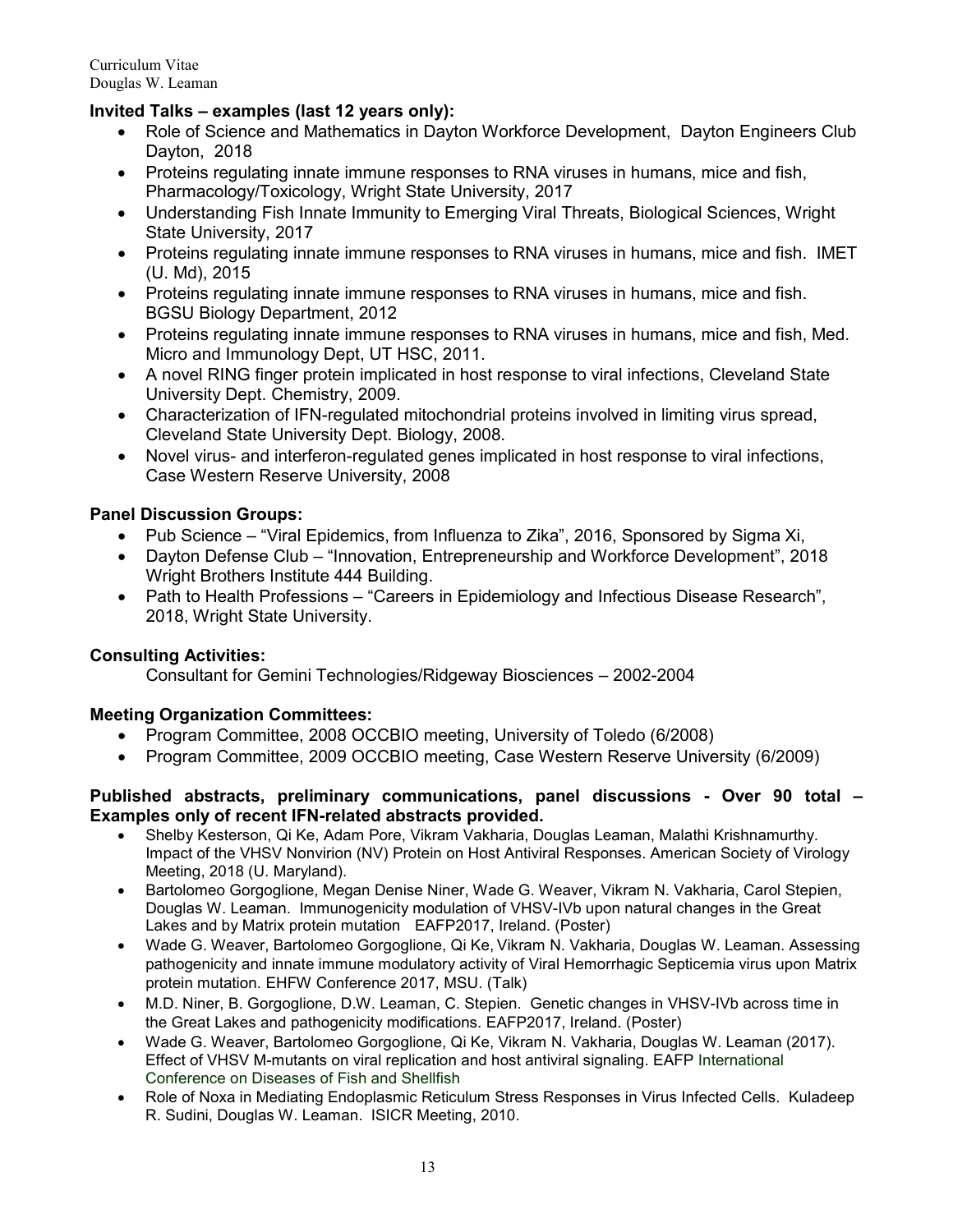## **Graduate Students Mentored (those underlined completed degree with me):**

| <b>Student Name</b>       | Degree Program | <b>Dates</b>  | <b>Comments/Placements:</b>                    |
|---------------------------|----------------|---------------|------------------------------------------------|
| Monila Reheman            | M.S.           | 8/01-5/03     | XAF1-ZNF cloning/Dentist                       |
| Mark Fox                  | M.S.           | $8/01 - 5/04$ | Gene Array IFN/Intellectual property attorney  |
| <b>Shaun Rosebeck</b>     | Ph.D.          | 8/01-12/06    | ISG12 / Res Assnt Prof: Univ. Chicago          |
| <b>Haiying Li</b>         | Ph.D.          | 8/02-8/07     | ZNF313 function/Postdoc: UTSW University       |
| Tong Zhang                | Ph.D.          | 8/02-5/03     | <b>Rotation Student</b>                        |
| <u>Da Xu</u>              | Ph.D.          | 8/03-6/08     | XAF1 function/Wake Forest (Phys Assnt)         |
| Shan Shan Wan             | Ph.D.          | 8/04-12/04    | <b>Rotation Student/Postdoc</b>                |
| Harpreet Kaur             | Ph.D.          | 8/04-12/04    | <b>Rotation Student/Postdoc</b>                |
| Mahdi Jahangir-Blourchian | Ph.D.          | 1/05-5/05     | <b>Rotation Student</b>                        |
| Tiannan Chen              | M.S.           | 8/06-12/08    | Noxa function/Research Technician              |
| Suchitra Subramani        | M.S.           | $1/07 - 7/10$ | Non-thesis MS/Research Technician              |
| <b>Adam Pore</b>          | M.S.           | 8/08-5/12     | <b>VHSV Gene Anal/Anesthesiologist Assnt.</b>  |
| <b>Kuladeep Sudini</b>    | Ph.D.          | 8/08-7/12     | Noxa response/Postdoc: Johns Hopkins           |
| Megan Anderson            | M.S.           | 8/09-5/10     | <b>ISG12 Function/Med Tech</b>                 |
| Ke (Bruce) Qi             | Ph.D.          | $8/10 - 1/16$ | ZNF313 innate immunity (Postdoc, UNC)          |
| Samantha Stefl            | M.S.           | $8/13 - 8/15$ | MLKs and innate immunity/Res. Tech.            |
| Wade Weaver               | M.S.           | 8/14-12/16    | <b>VHSv M Protein Function/Res. Technician</b> |
| <b>Shelby Powell</b>      | Ph.D.          | $8/14 - 8/20$ | VHSv Nv Protein Function (Postdoc, UT)         |
| Anna Tzenova              | Ph.D.          | $8/14 - 3/15$ | <b>Rotation Student</b>                        |
| Loc Pham                  | M.S.           | $8/15 - 5/16$ | Non-thesis MS                                  |
| <b>Mariah Guthrie</b>     | M.S.           | $1/16 - 1/17$ | <b>Rotation Student</b>                        |
| Vidita Reddy              | M.S.           | 1/16-8/16     | <b>Rotation Student</b>                        |
| Jeff Ringiesn             | Ph.D.          | $9/19$ start  | <b>IHNV Vaccine Dev.</b>                       |

#### **Graduate Committees:**

Shaoyong Chen (Ph.D.), Graduated December 2002 (L. Shemshedini, Advisor) Nancy Koile (M.S.), Graduated May 2004 (B. Ashburner, Advisor) Alex MacRae (M.S.), Graduated December 2004 (F. Dong, Advisor) KoriAnne Mann (M.S./J.D.), Graduated Summer 2004 (P. Komuniecki, A&S Advisor) Maureen Olszewski (M.S.), Graduated Fall 2005 (D. Vestal, Advisor) Cara Jacobs (M.S.), Graduated May 2005 (W. Taylor, Advisor) Nicole Ellis (M.S.), Graduated May 2010 (P. Erhardt, Advisor) Amanda Korchank (M.S.), Graduated 12/08 (D. Chadee, Advisor) Harpreet Kaur (Ph.D.), Graduated 5/09 (W. Taylor, Advisor) Shan Shan Wan (Ph.D.), Graduated May 2009 (B. Ashburner, Advisor) Suchitra Basu (Ph.D.), Graduated 12/08 (F. Dong, Advisor) Joseph Marino (Ph.D.), Graduated 5/09 (F. Pizza, Advisor) Jason French (M.S./J.D.), Started Fall 2006 (D. Sawicki, Advisor) Sarah Rasche (Ph.D.), Graduated December 2010 (A. Quinn, Advisor) Shu Xu (Ph.D.), Graduated December 2011 (M. Funk, Advisor) Widian Abisaab (Ph.D.), Graduated Spring 2013 (D. Chadee, Advisor) Lindsey Pierce (Ph.D.), Graduated Summer 2013 (C. Stepien, Advisor) Adnan Siddiqui (Ph.D.), Graduated Aug. 2015 (M. Krishnamurthy, Advisor) Alan Hammer (Ph.D.), Started Fall 2011 (M. Diakonova, Advisor) Jenny Jay (Ph.D.), Graduated May 2015 (M. Diakonova, Advisor) Matt Clark (Ph.D.), Graduate Aug. 2015 (A. Quinn, Advisor) Shubham Dayal (Ph.D.), Graduated May 2017 (M. Krishnamurthy, Advisor) Hang Zhang (M.S.), Graduated May 2014 (S-T Liu, Advisor) Megan Niner (Ph.D.), Graduated Fall 2019 (C. Stepien, PI)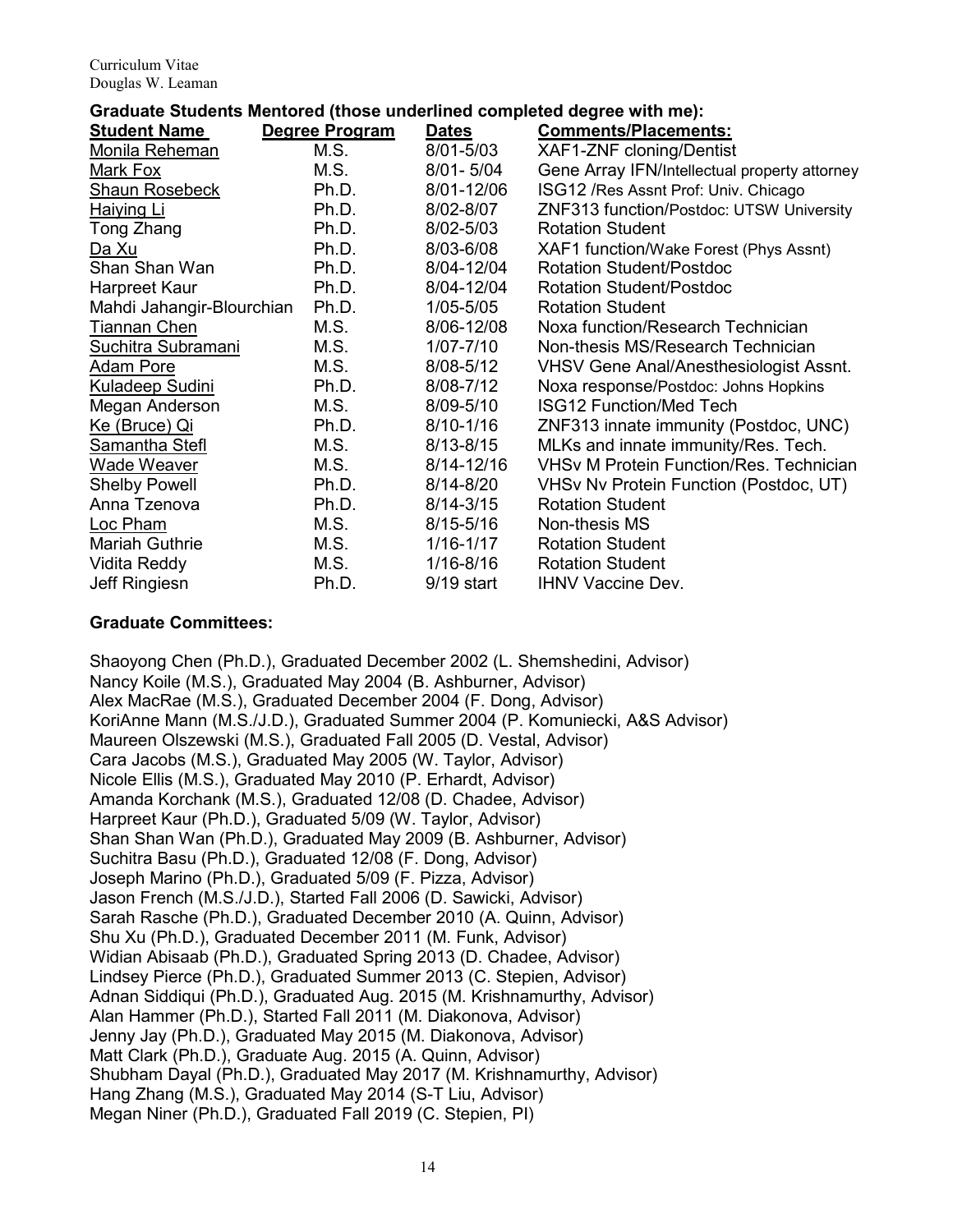## **Undergraduate Research Projects: (Placement after grad)**

- 1. Selva Musa (SPR 2002), Project "Toll-like Receptor 3 expression construct"
- 2. Jennifer Carroll (SPR 2003), Project "Expression of XAF-1/GST in E. coli". (CSU Law School)
- 3. Marco De Santis (SU, FALL 2003), Project "Expression of Tandem ISG12/GST protein in E. coli".
- 4. David Korostyshevsky (SPR 2003), Project "Site-directed Repair of WSB-1"
- 5. Jennifer Barton (SU 2004), Project "Antigrowth effects of 2-5A Anti telomerase compounds".
- 6. Mike Pinto (FALL-SPR 04-05), Project "Production of recombinant ISG12".
- 7. Marco De Santis (SU, FALL 2003), Project "Expression of ISG12/GST fusion protein in E. coli".
- 8. Joe Sanders (SU 2004), Project "Assessing XAF1 through in silico analysis, production of rXAF".
- 9. John Fenner (SPR 2005), Project "Antigrowth effects of 2-5A Anti telomerase compounds"
- 10. Leah Palladino (2006-2008), Project "Function of ZNF313 and XAF1". (Grad School UTMC)
- 11. Stephanie Coomes (2006/2007), Project "ISG12 purification strategies". (Grad School U. Mich)
- 12. Aileen Searles (2008/2009), "ISG12a as a putative tumor suppressor". (Med School UTMC)
- 13. Robert Rominski (2009-2011), "VHSv protein/innate immune avoidance" (Med School UTMC)
- 14. Daniel Hettel (2010-2013), "ISG12 as a putative tumor suppressor". (Med School CCF)
- 15. Tyler Williams (2011-2013), "VHSv P protein in innate immune avoidance" (Med School UTMC)
- 16. Tyler Popil (2013-2015), "VHSv M protein in cellular disruption" (PA School U. Findlay)
- 17. Ali Abou-Alawi (2014-2015), "VHSv M protein in cellular disruption" (Med School UT)
- 18. Sydney Yoho (2015), "RNF114 RING finger analysis" (Med School OU)
- 19. Emily Scott (2015-2016), "Fish IRF3/7 characterization"
- 20. Brian Hibbard (2015-2017), "IHNV Protein Expression in RTG-2 Cells" (Grad School UT)
- 21. Laura Miguez-Vietiez (2016), "Rhabdoviral M proteins and Apoptosis"
- 22. Kwodwo Ofori (2016), Summer REU student. (applying for PhD programs)
- 23. Fatima Boumahchad (2019), "IHNV protein studies"
- 24. Jessica Saini (2019, 2020), "IHNV protein studies"
- 25. Betina Dobles (2019), "IHNV protein studies"

## **Courses Taught** (as instructor of record or co-instructor - date range included)**:**

- **UH1010:** Honors Pre-Health first semester orientation course ("Honors Seminar"). A first-year experience course to integrate incoming freshmen with a pre-health focus. Fall 2018, 2019.
- **ARS/NSM1000:** Beginning the Academic Journey, Fall 2010-2016, plus Academic Advisor to these students and all continuing students with last names starting with K-O. (Sole instructor)
- **BIOL 4700:** Instructor, "Writing Across the Curriculum", Dept. Biological Sciences, University of Toledo, Fall 2003-2007, 2009, 2014. (Sole Instructor for entire 3 cr. hr. course)
- **BIOL 6090/8090:** Lecturer, "Advanced Cell Biology" (Lecture on Innate Immunity), Spring 2009.
- **BIOL 6100/8100:** Instructor, "Research Methodologies", Dept. Biological Sciences, University of Toledo, Spring 2003-2009. (**NOTE:** Developed course from scratch, Sole Instructor for entire 3 cr. hr. course during above period of time).
- **BIOL 6200/8200:** Instructor/Organizer, "Advanced Signal Transduction", Dept. Biological Sciences, University of Toledo, Fall 2008. Presented lectures on "Innate Immune Signaling" and "NFκB and TNF signaling", Spring 2009-2016.
- **BIOL 6930/8930:** Seminar in Biology, Instructor and organizer, Spring 2011, 2012, 2014, Fall 2014, 2015.
- **BIOL 6980:** Lecturer, "Fundamentals of Bioinformatics, Proteomics and Genomics", Jointly offered by Medical University of Ohio (now part of UT), the University of Toledo, and Bowling Green State University, Fall 2003-2008.
- **BIOL 6980:** Lecturer, "Application of Bioinformatics, Proteomics, and Genomics", Jointly offered by Medical University of Ohio (now part of UT), the University of Toledo, and Bowling Green State University, Spring 2005-2011.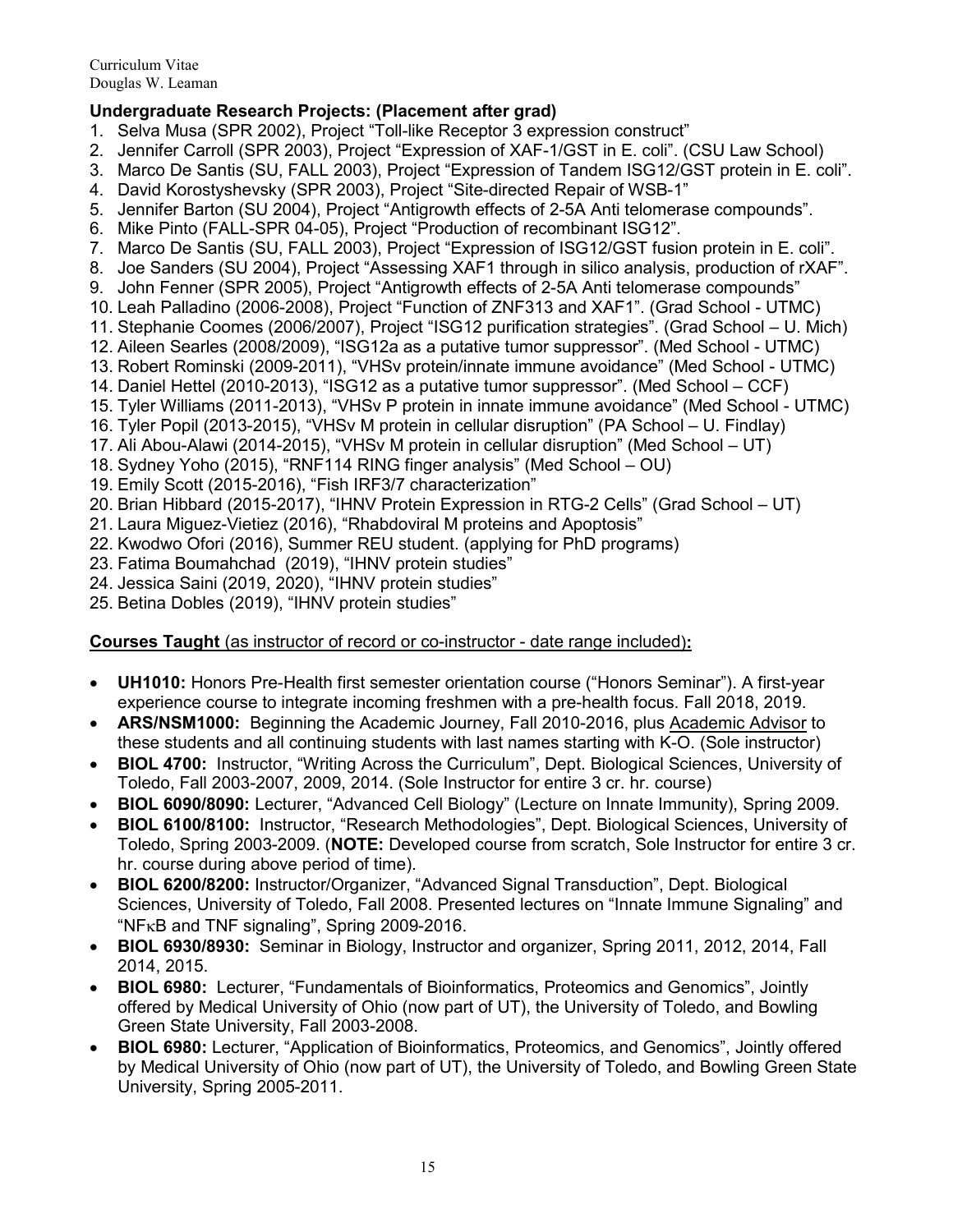- **BIOL 6990/8990:** Co- Instructor (with Dr. Brian Ashburner), "Signal Transduction" Advanced Readings Course, Spring 2002. Instructor, "Current Topics in Molecular Biology" Advanced Readings Course, Fall 2002.
- **BIOL 4060:** Immunology Laboratory. Fall 2015, 2016

## **Awards and Honors:**

- OARDC Competitive Graduate Fellowship 1987-1989
- F21C Competitive Graduate Fellowship 1989-1990
- NIH Predoctoral Fellowship 1990-1992
- Society for the Study of Reproduction New Investigator Award 1992
- NIH Postdoctoral Grant (F32) 1993-1996
- F. Merlin Bumpus Award Finalist 1995
- Outstanding Researcher Award University of Toledo 2007
- Undergraduate Research Mentor Excellence Award 2011

## **Specialized Training in Program Development, Recruitment/retention, Fundraising:**

- National Professional Science Masters (PSM) Association (NPSMA) conference (Tampa, FL), March 2013
- National Academies Scientific Teaching Alliance (NASTA), Northstar Midwest Summer Institute, University of Minnesota, July 2013
- Academic Impressions "Aligning STEM Programming and Support" Conference (New Orleans, LA), October 2014
- "Deans and Development", CASE conference, Ft. Myers, FL, Jan. 2017

#### **Research Interests:**

**Research Career Summary**: I value greatly the breadth of research opportunities I have been fortunate enough to experience over the course of my career, from agricultural-based work (OSU, Missouri), to human medicine (Cleveland Clinic) to private sector therapeutic development (Gemini Technologies), to basic scientific objectives (University of Toledo) to applied work on aquatic issues, including aquaculture (Toledo and Wright State). Much of this work has centered around innate immunity and molecular virology, two areas that continue to grow in importance. Although the administrative role under consideration may not be amenable to a full-fledged research presence, my laboratory continues to function productively based on strategic hires of strong researchers who allow the group to make progress with minimal oversight from me.

**Current activities:** A primary emphasis of my active research has been to study virus-host interactions, focusing primarily on interferons (IFNs) and IFN-stimulated genes (ISGs) that regulate apoptotic or antiviral responses. We have studied many factors involved in IFN actions, including TNF-Related Apoptosis Inducing Ligand (TRAIL), Noxa and XIAP-associated factor-1 (XAF1), several of which are described briefly below. We also are actively involved in identifying determinants of pathogenicity and virulence of an invasive fish virus, Viral Hemorrhagic Septicemia virus (VHSv). This project has been important for the Great Lakes region and has provided excellent opportunities to collaborate with researchers across the US. A brief description of several of our current research projects is included below.

**VHSv/IHNV:** Viral Hemorrhagic Septicemia virus (VHSv) is one of the world's most important finfish diseases, exerting severe economic and ecological damages on our fisheries and freshwater ecosystems. The virus recently emerged as a new and novel genogroup to kill a wide variety of key fishery species throughout the North American Great Lakes, whose outbreaks threaten fishing, transport, aquaculture, and tourism. Our investigation will integrate: (A) Evolutionary patterns of gene diversification in VHSv strains, genogroups and genotypes, including tests for relative virulence and